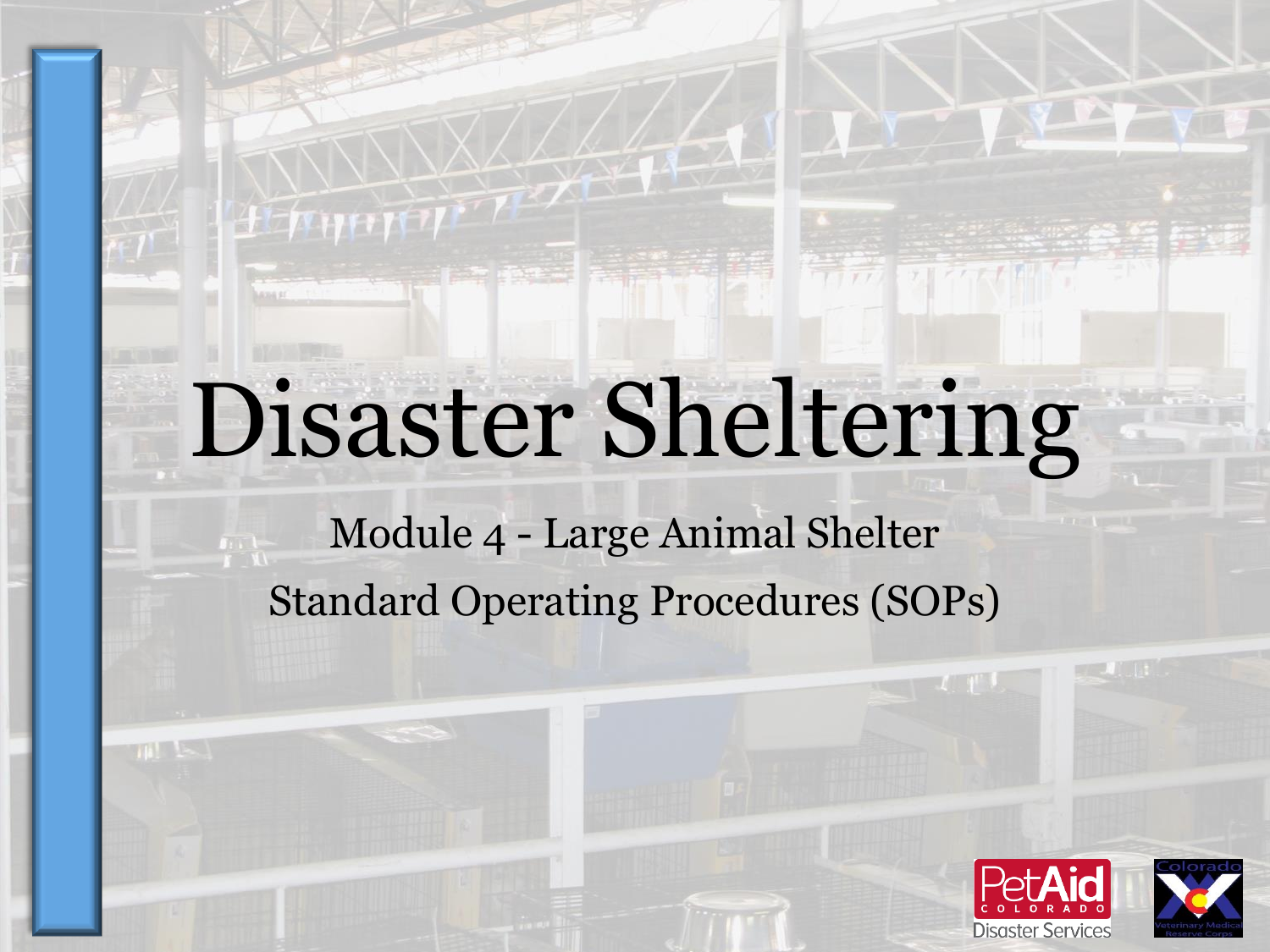#### **This training was created under a 2013 Grant from The National Association of County & City Health Officials (NACCHO) to PetAid Colorado & The Colorado Veterinary Medical**

**Reserve Corps**

**NACCHO** 



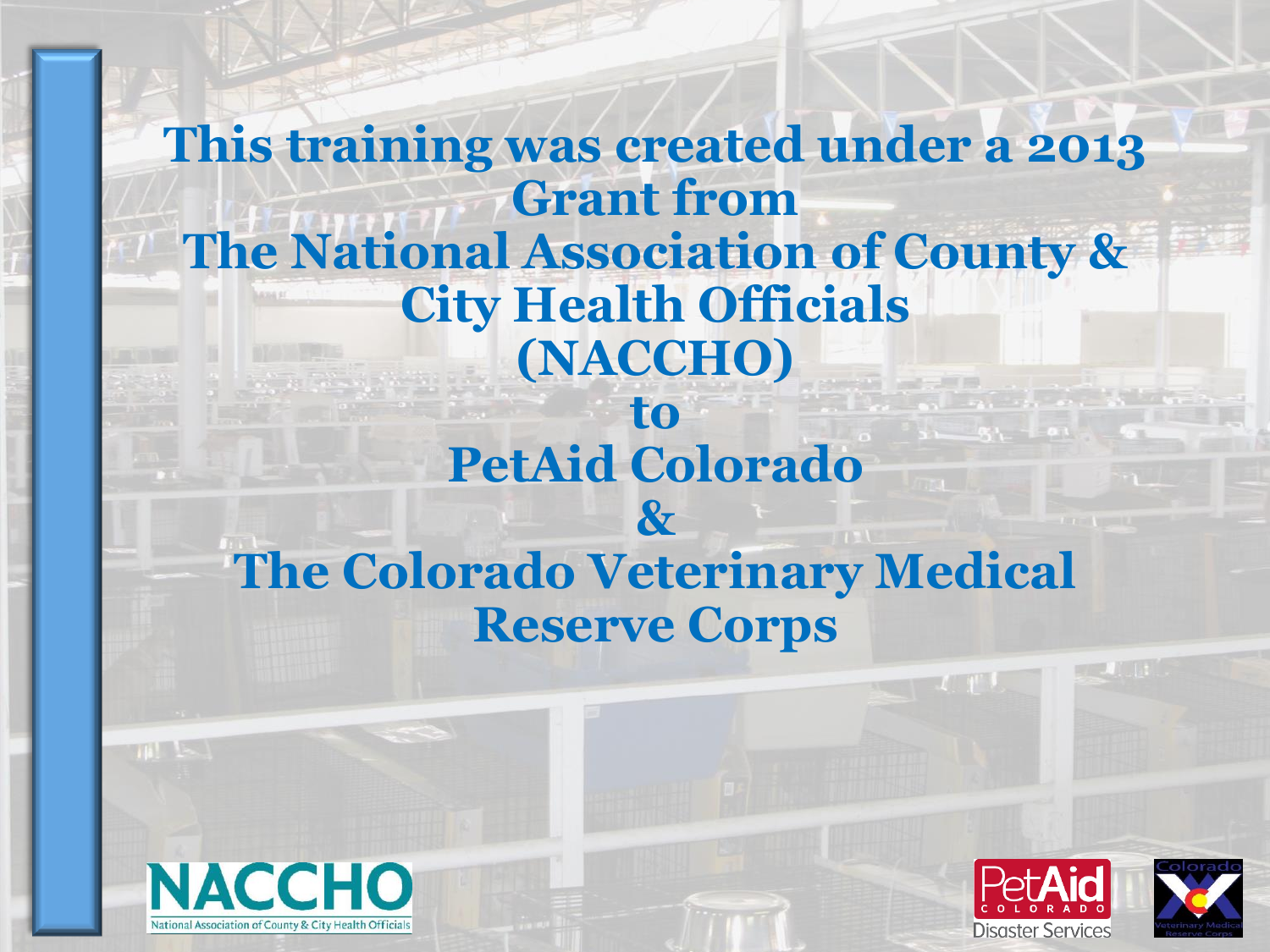#### **Diane Robinson**

#### **Diane@DisasterAnimalShelterEducation.com**



**Disaster Animal Shelter Education and Response** 

**Your Instructor:**



 $\mathcal{L}$  and

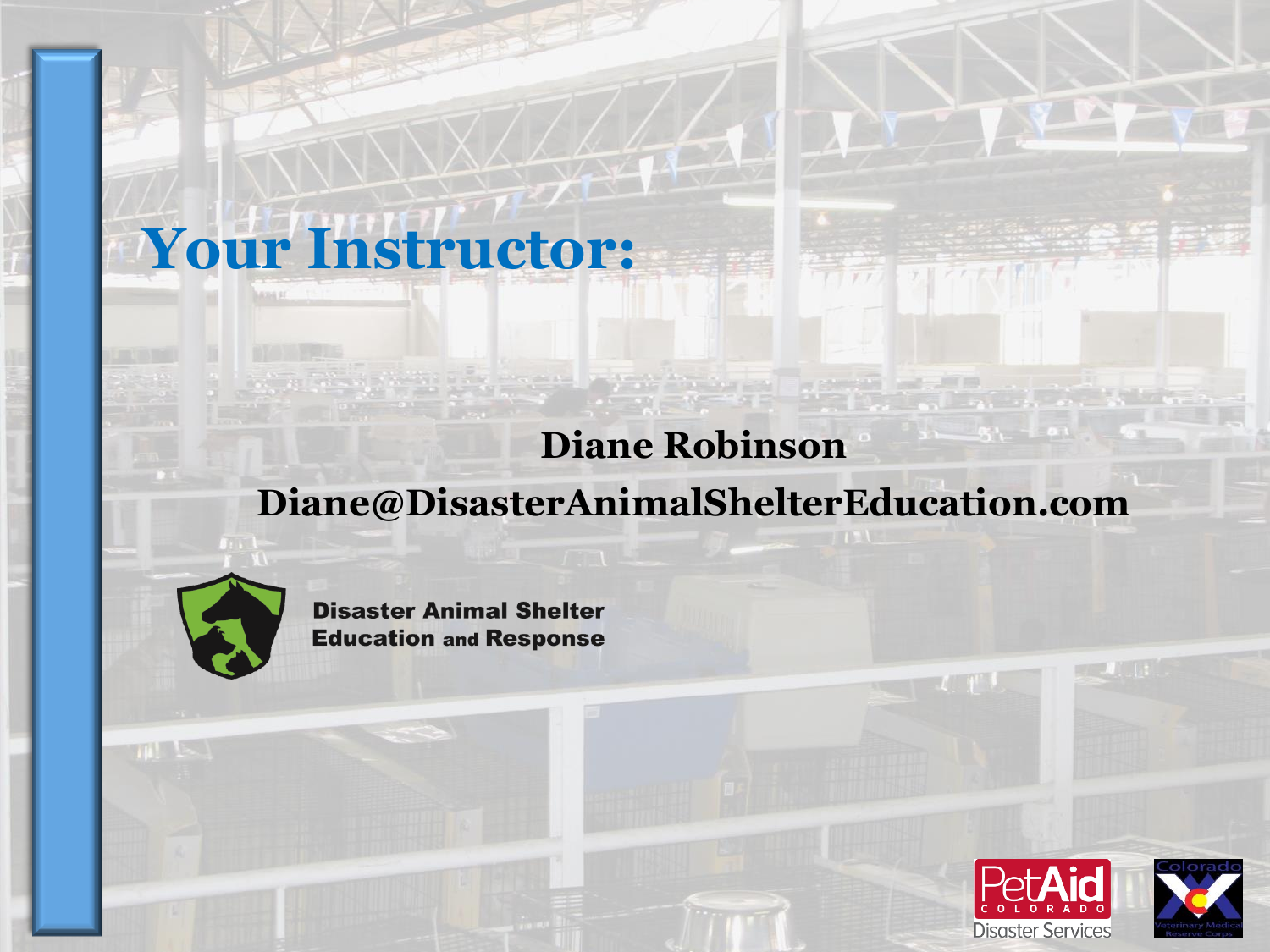# SOPs for the Large Animal Shelter *Goals:*

- Define roles within the shelter
- Standard Operating Procedures (SOPs) and supplies needed
	- Shelter Setup
	- Animal intake and documentation
	- **Animal care**
	- Cleaning and sanitizing equipment
	- **Daily routine**



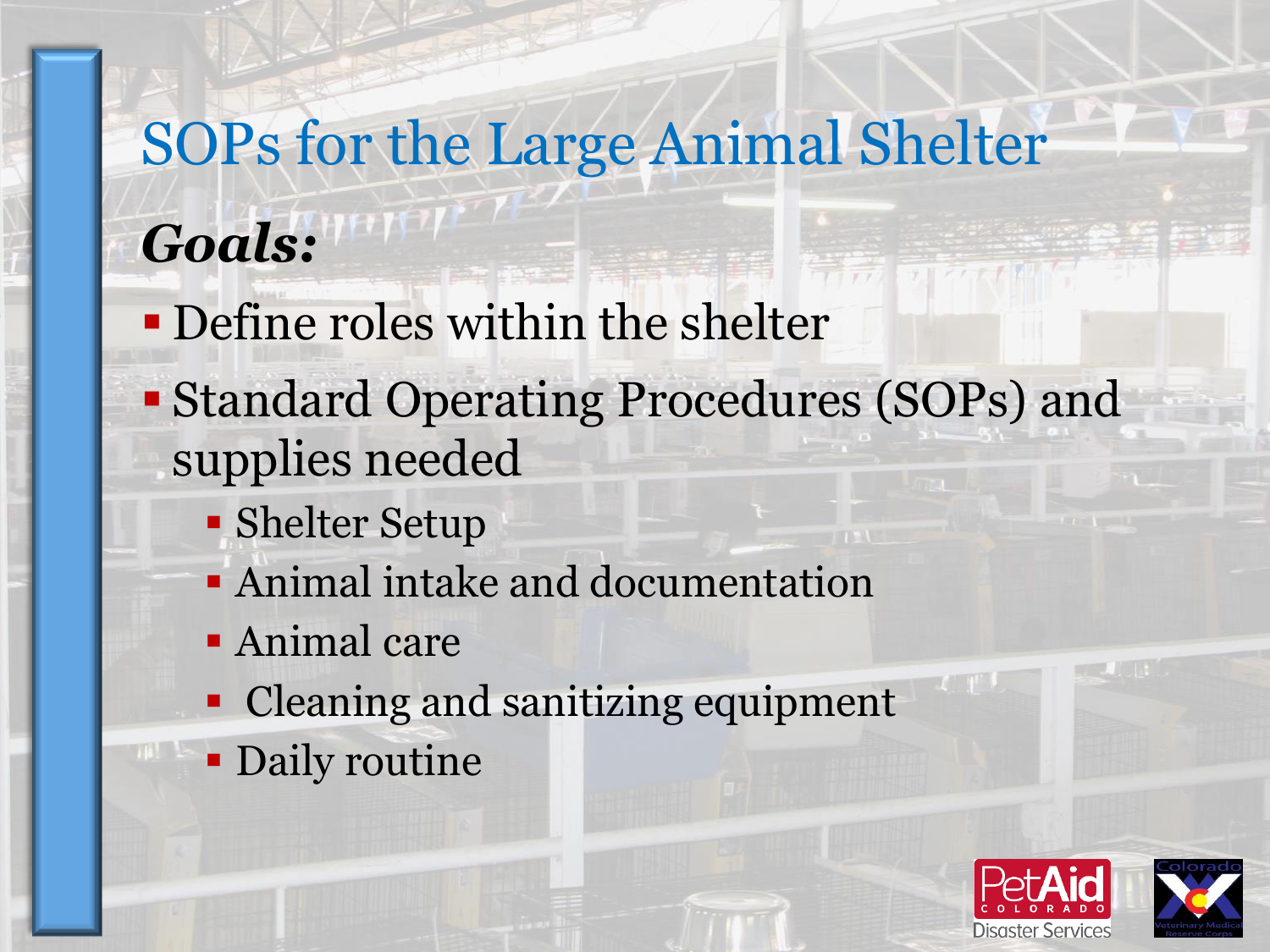### SOPs for the Large Animal Shelter

- **Large animal owners often shelter at the** facility in personal trailers, campers, tents.
	- Will want to provide daily care
- Colocation sheltering may be a possibility and should be a consideration.
	- A requirement is owners are responsible for the daily care



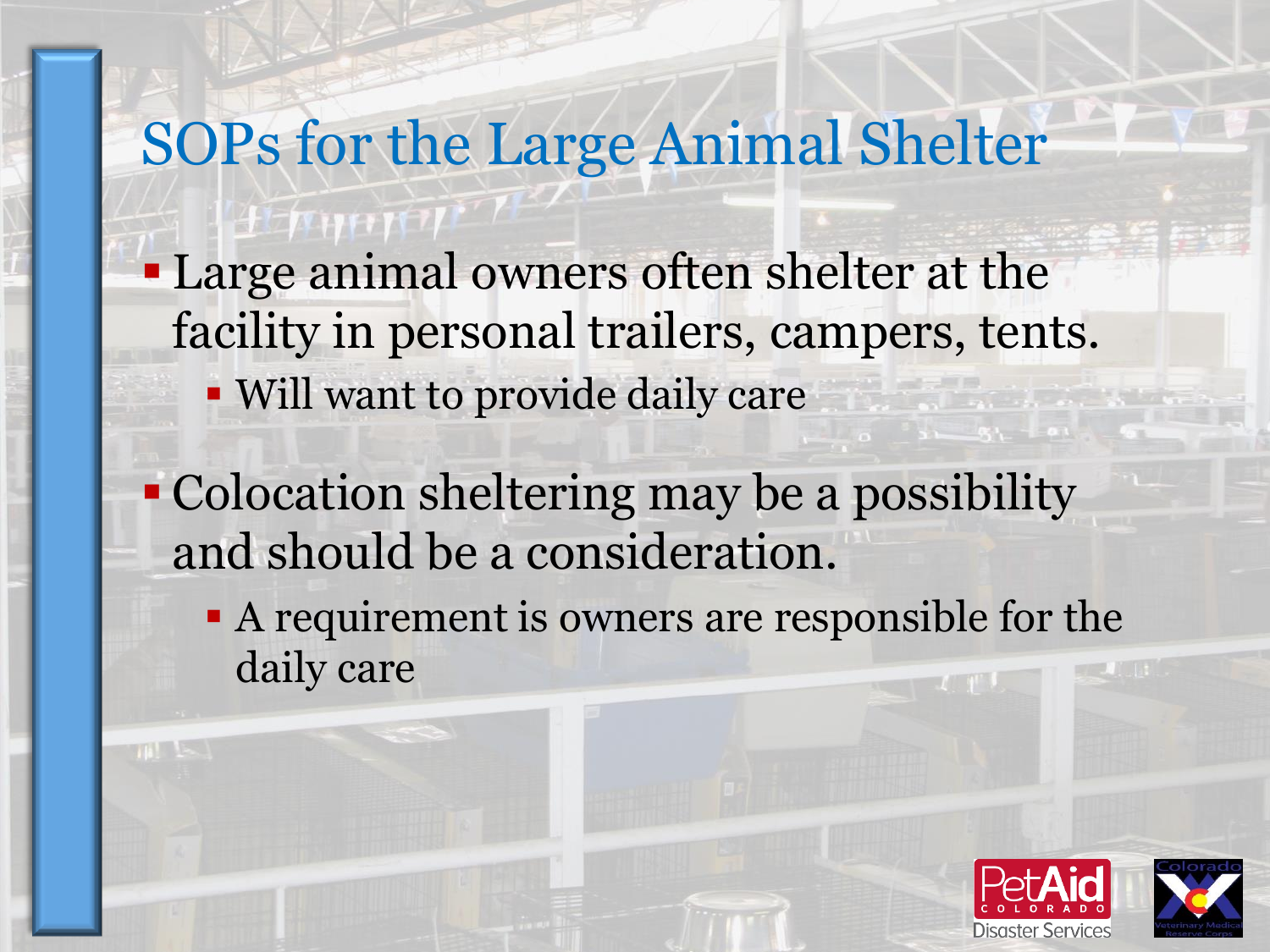- **Pre-established space** 
	- Fairgrounds

 $H$   $\mathcal{I}$   $\mathcal{I}$   $\mathcal{I}$   $\mathcal{I}$   $\mathcal{I}$   $\mathcal{I}$   $\mathcal{I}$   $\mathcal{I}$   $\mathcal{I}$   $\mathcal{I}$   $\mathcal{I}$ 

- **Agricultural facilities**
- Placing animals in stalls
- Multiple buildings for separation



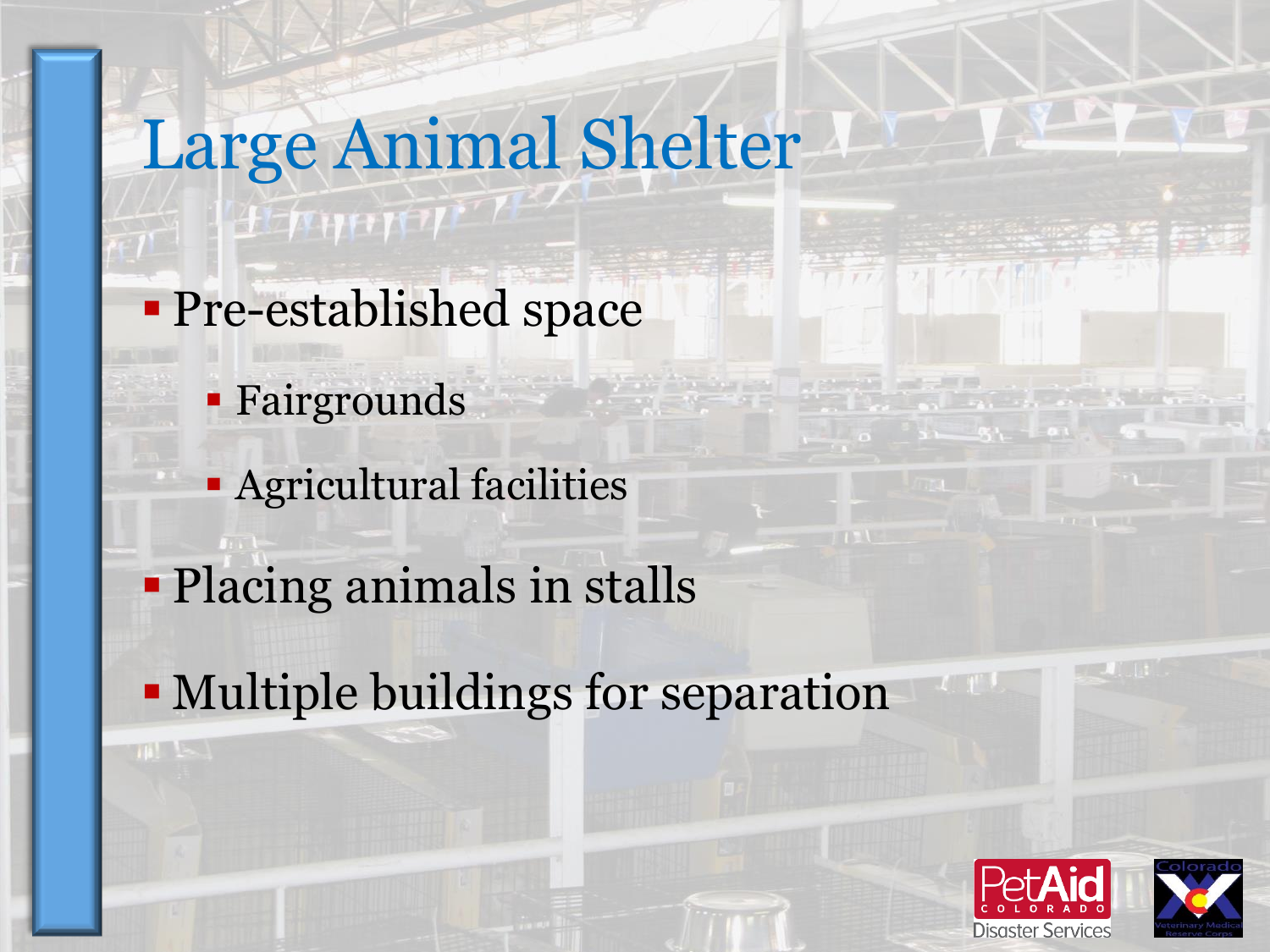- **House horses individually** 
	- **Resource guarders**
	- **Food aggressive**

**HEMMM** 

- House stallions away from mares
- Mares and foals in larger stalls
- **Fightened animals in quieter area**



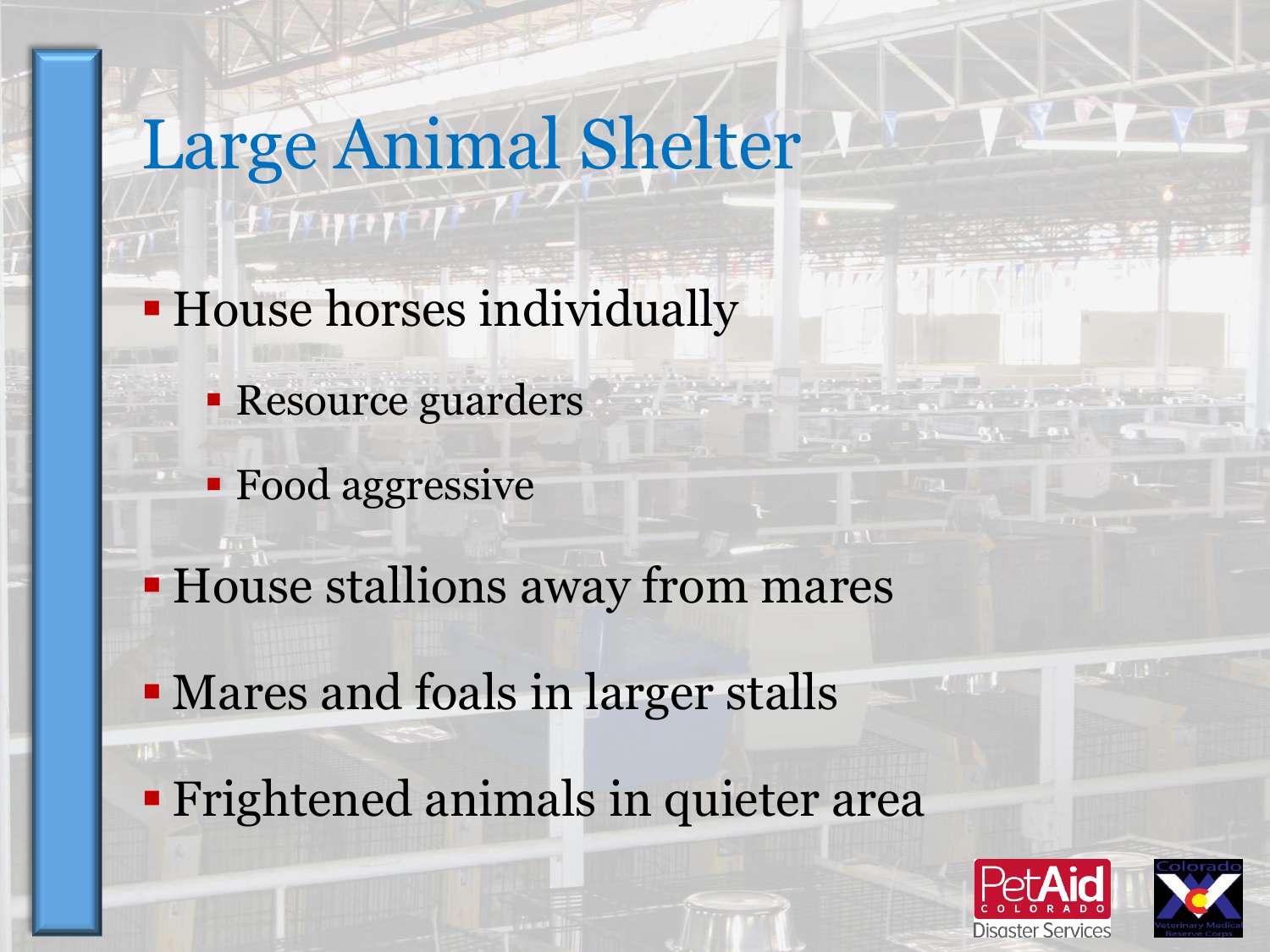Sick in isolation area

 $H$  ,  $H$  ,  $H$  ,  $H$  ,  $H$ 

- **Extra precautions for contagious**
- Species can be in different buildings



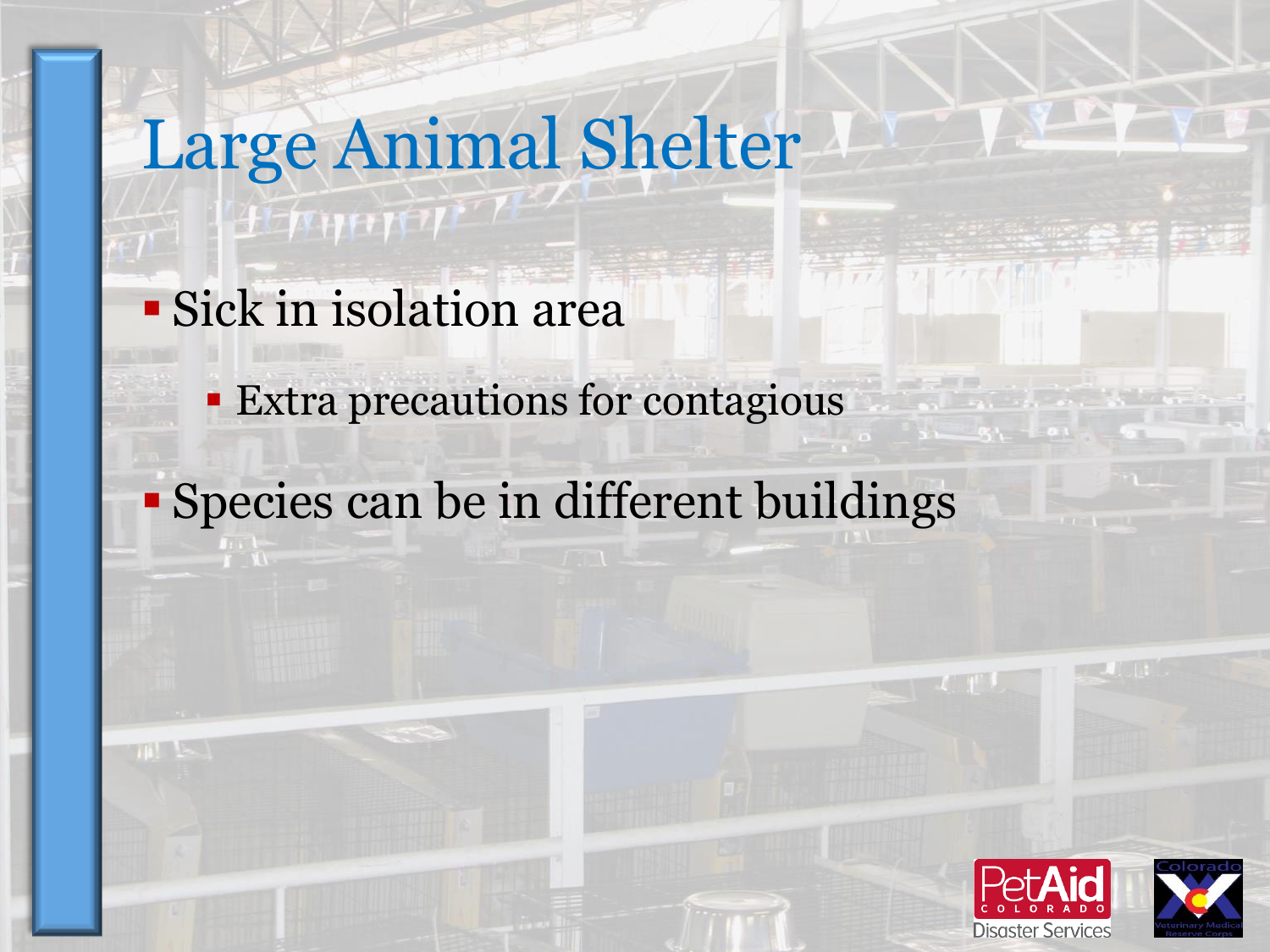- **House family units near each other when** possible
- Multiple species may need to be housed in different areas
	- Not unlike with cats and dogs
	- Consult with large animal veterinarian experts for specific requirements



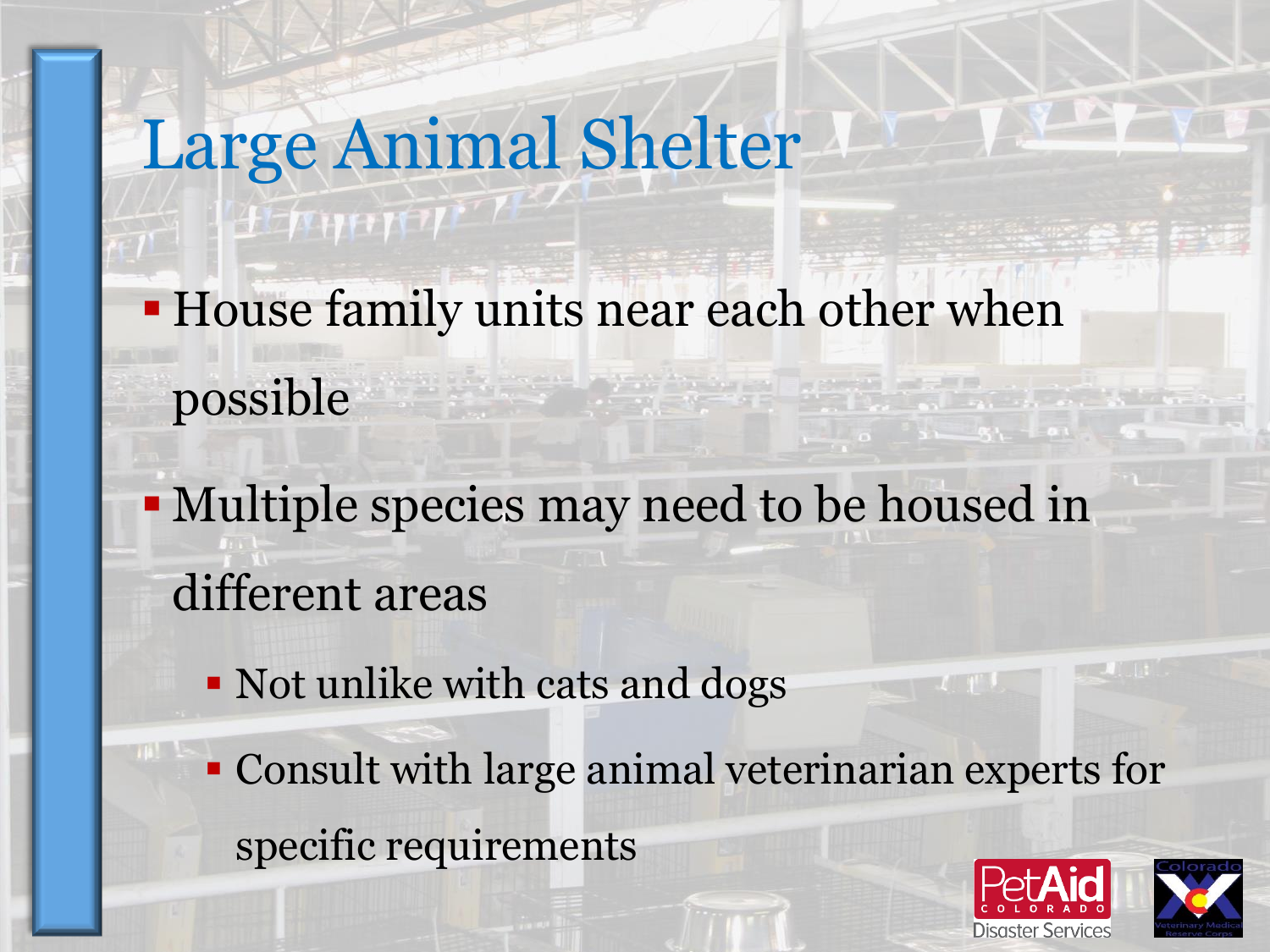Intake and Documentation Area *Owner/public drop-off* **Area is near the front of the facility**  Secure/ perimeter fence Large, open space Minimizes congestion Consider multiple areas to separate species Tables and chairs for owners to sit



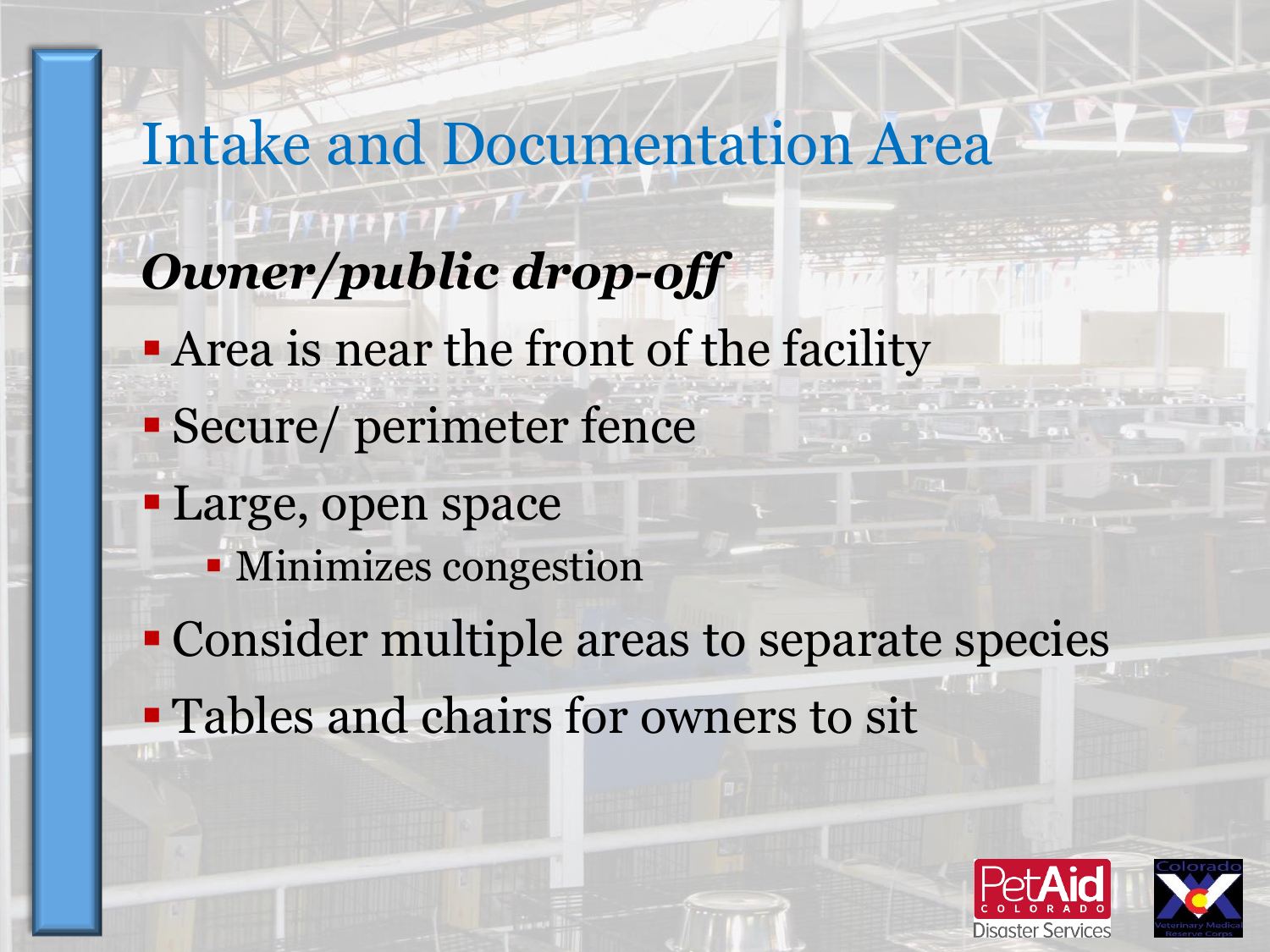Intake and Documentation *Field rescue team drop-off* **Away from owned animal intake**  Separate barns or stalls Separate processing Secure with perimeter fencing



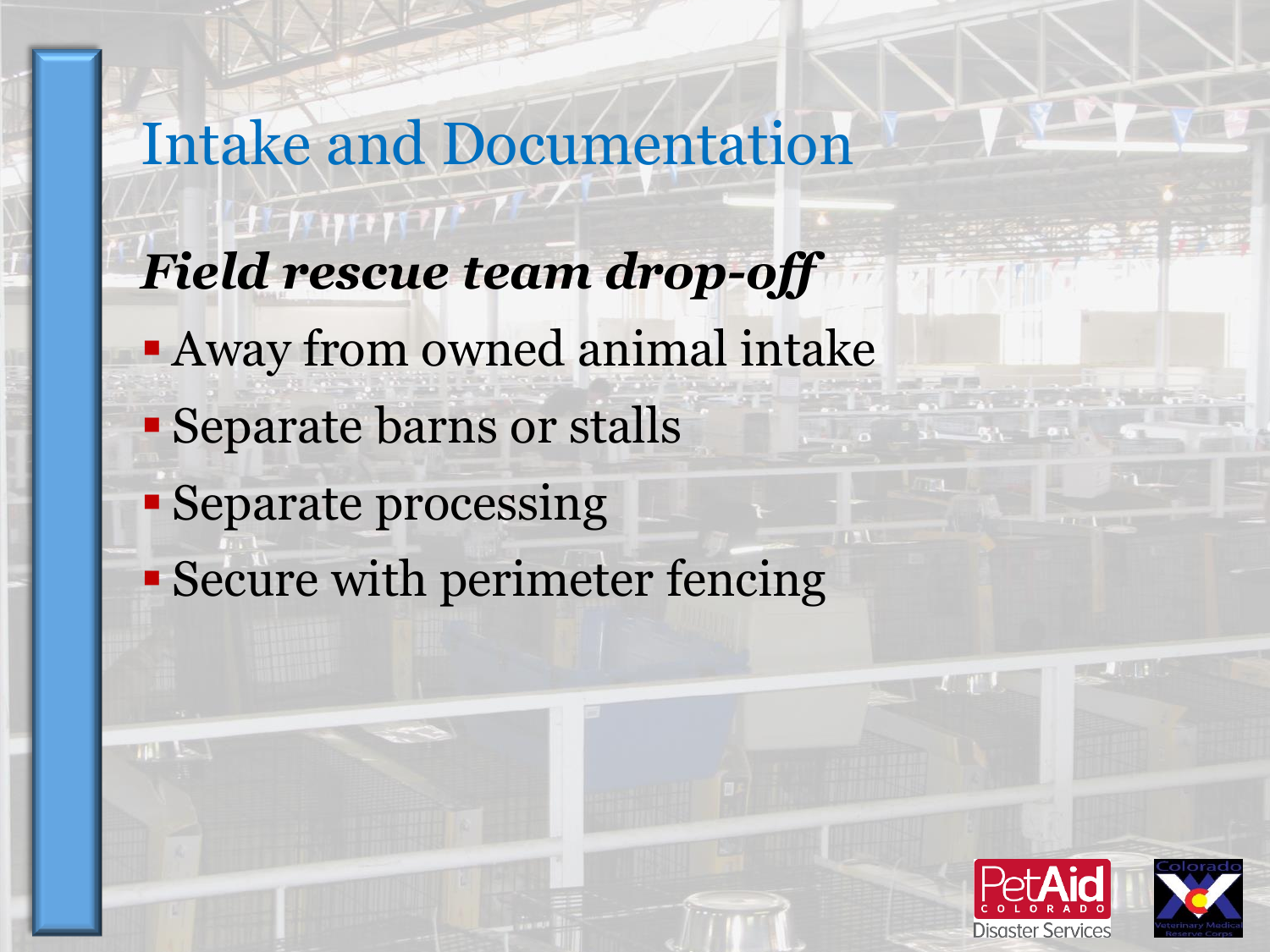# Intake and Documentation: Supplies

- Nitrile gloves
- **Hand sanitizer**
- Bottled water for the owners
- Forms
- Clipboards/ Pens/ Sharpies
- **ID** supplies
- Camera



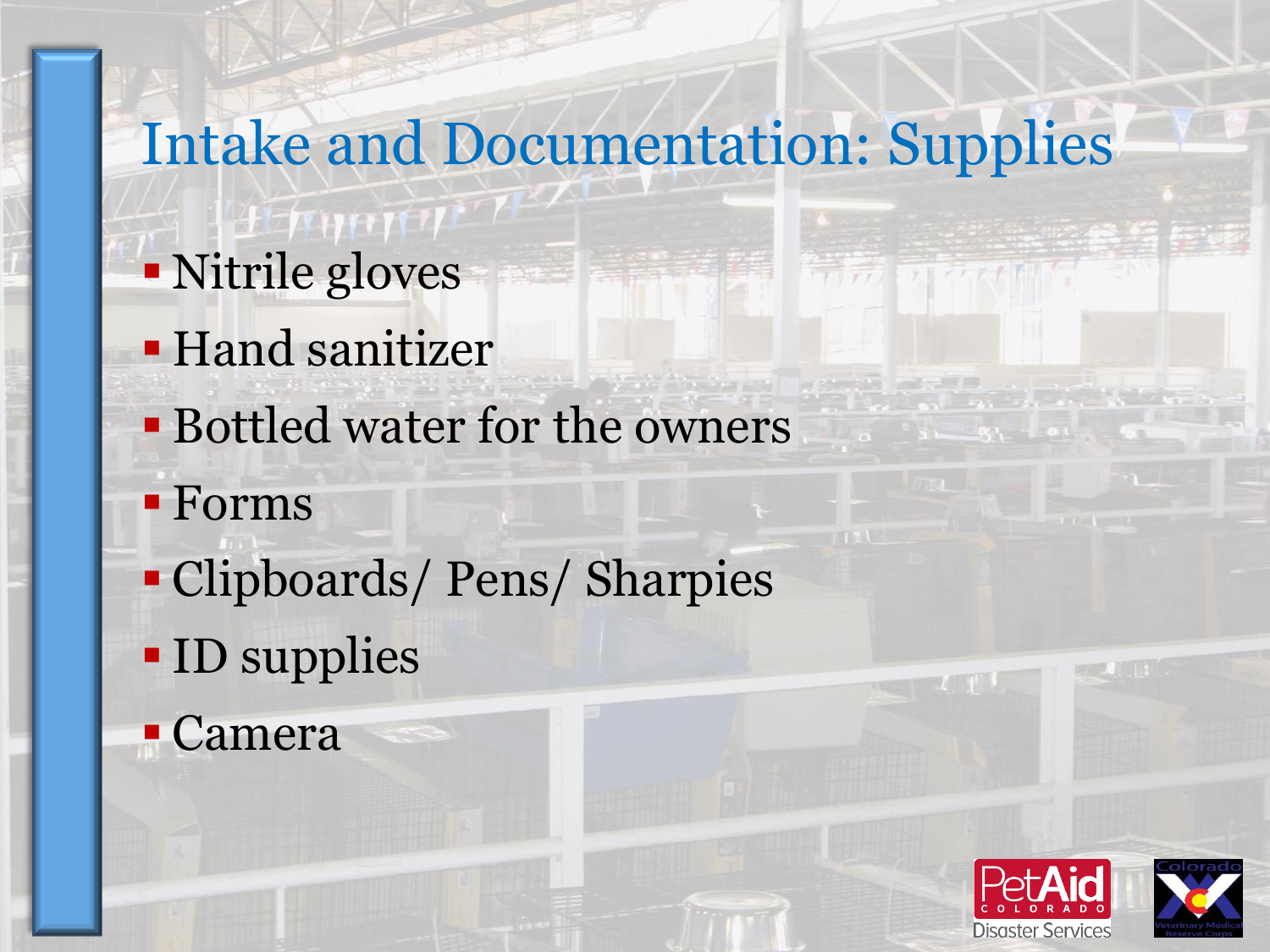#### Intake and Documentation: Supplies 3-ring Binder Page protectors Computer Printer/copier Stapler Paper clips/binder clips Paper **Tape and duct tape**



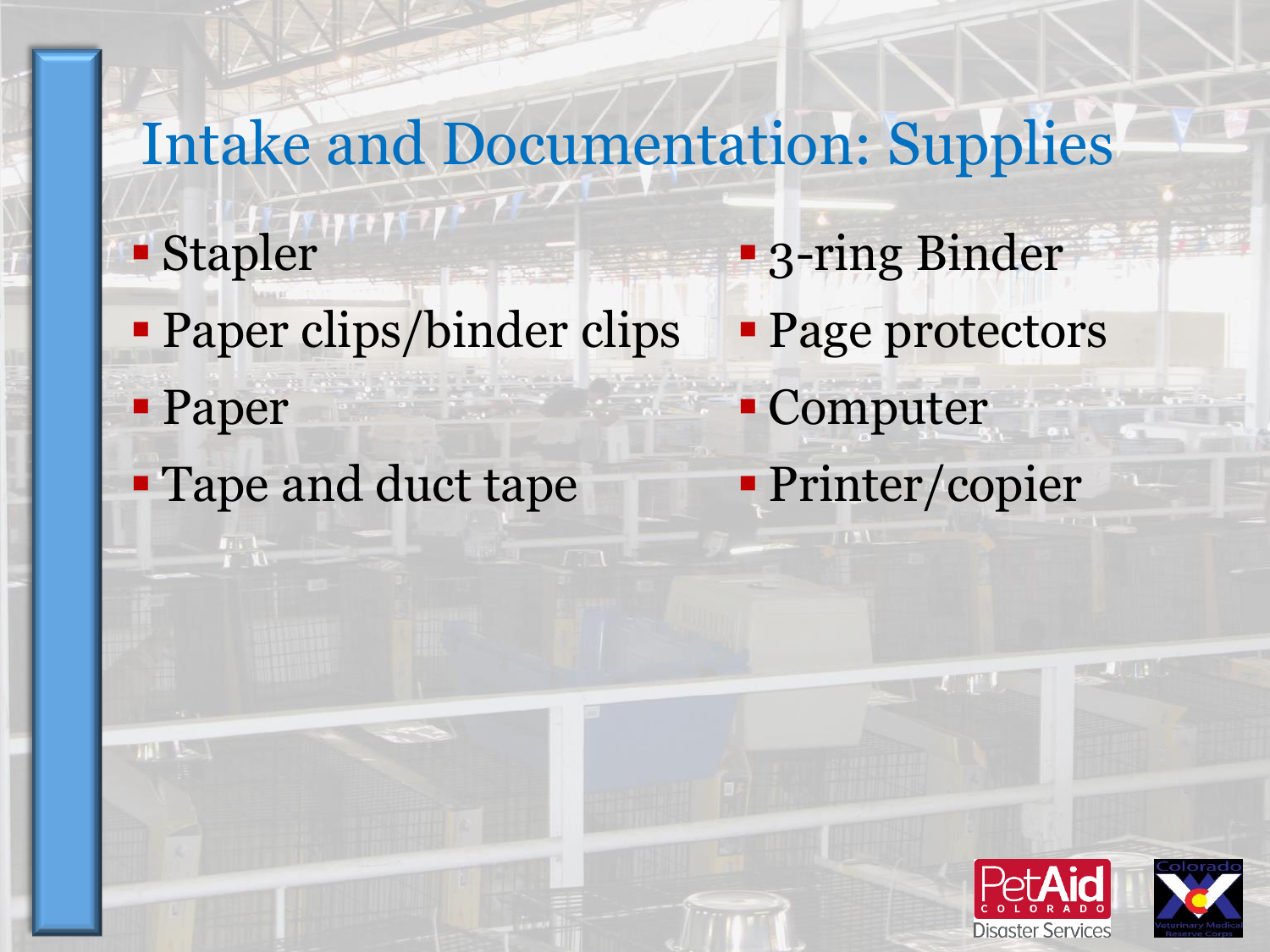Intake and Documentation: Forms Animal intake/ Owner's release **Daily care sheets Mare bands**  ID tags Animal ID #'s ID bands for owners

**http://www.jefferspet.com/mare-id-neck-strap/camid/equ/cp/13676/**



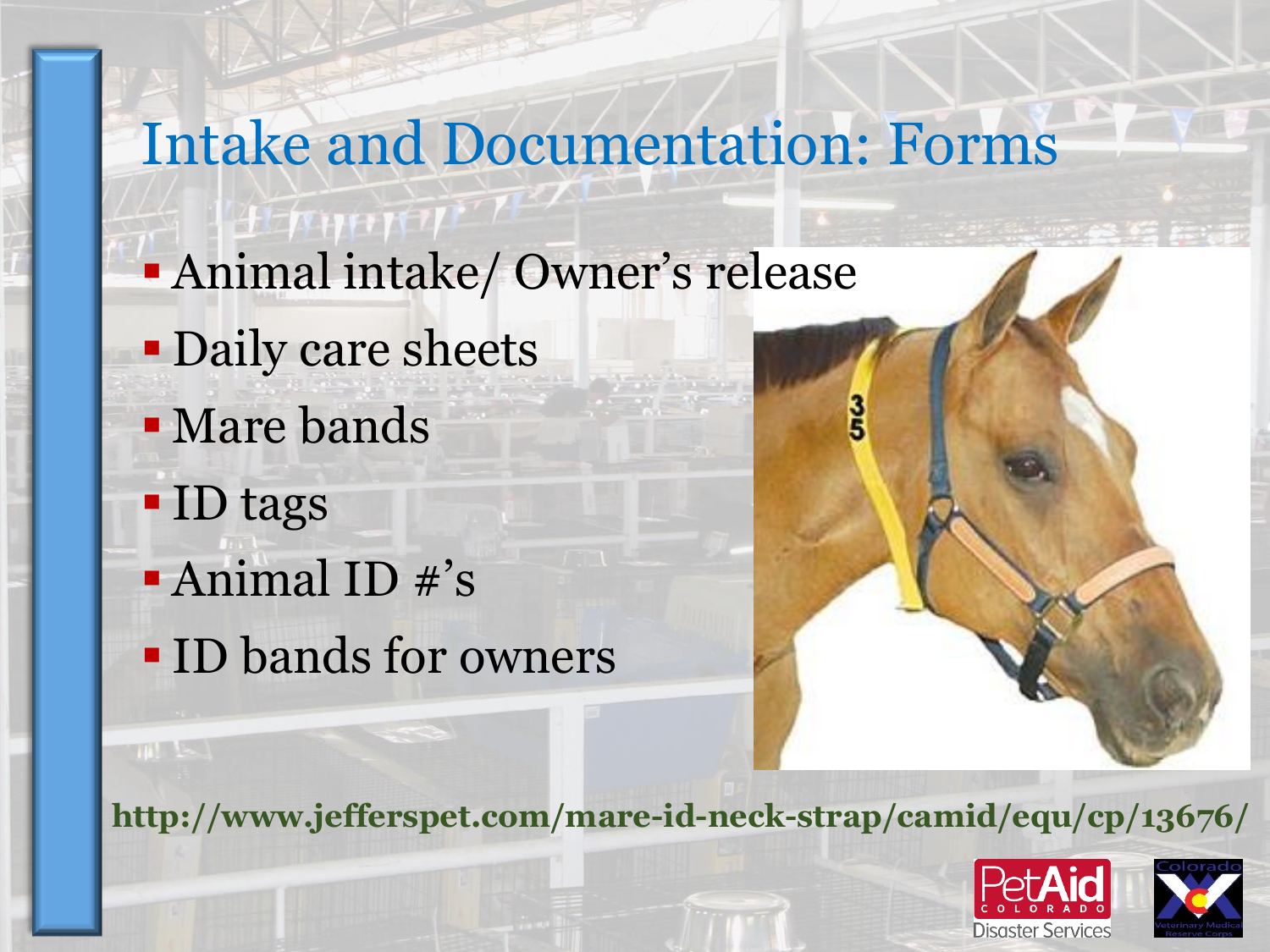Intake and Documentation: Organizing  $H^*(\mathcal{W}) \cap \mathcal{W}$ *Binder Database* **Paperwork in page - Access** protectors **- Shelter software**  Organized by tracking # • May be species specific binders Stray animal binder



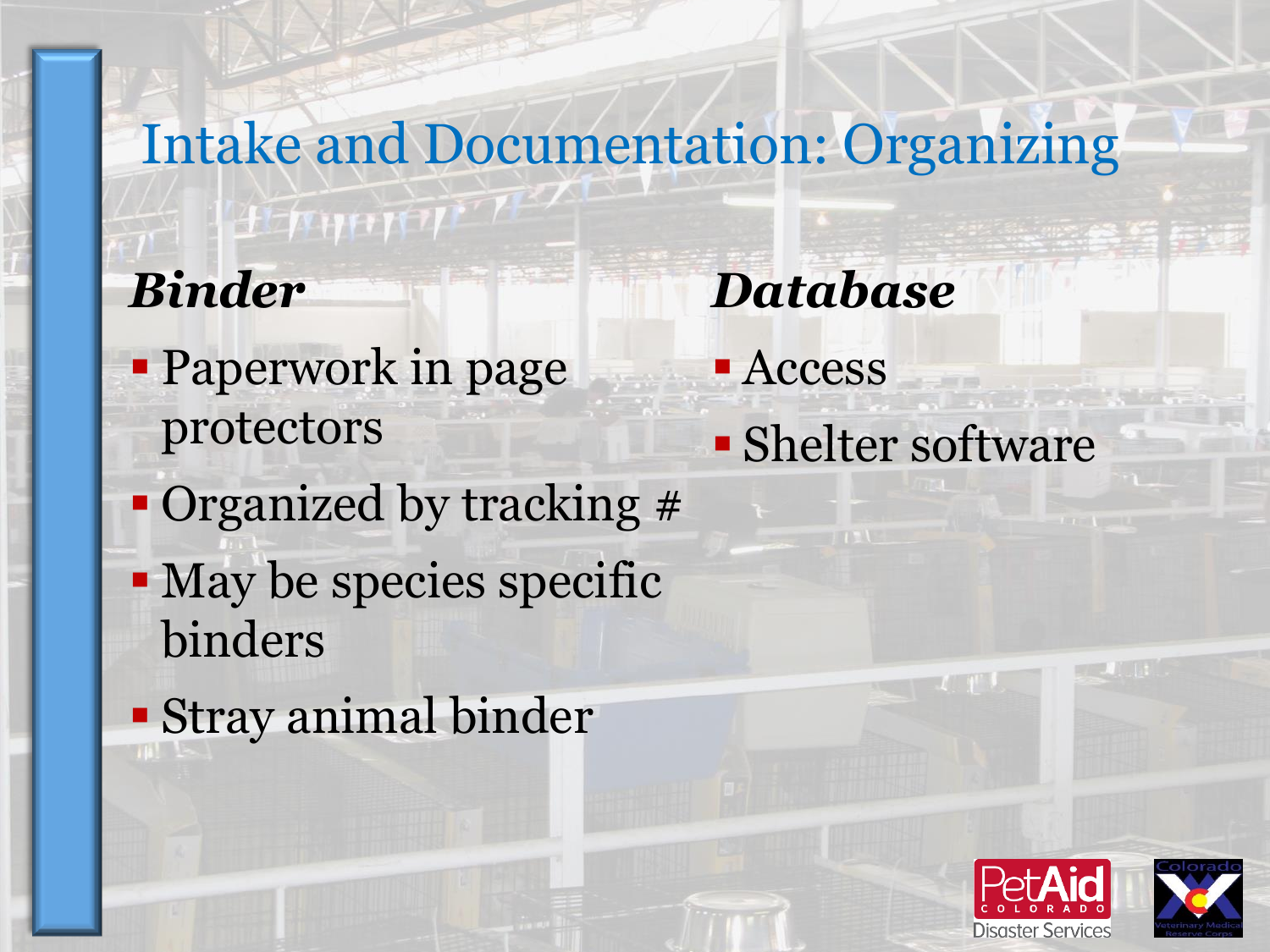# Intake and Documentation: Organizing **TIMMIN** *Mapping* • Placement of each animal in the facility

- Rows, stall number and ID number
- **Ease of finding for owners, veterinarian** observation and medication



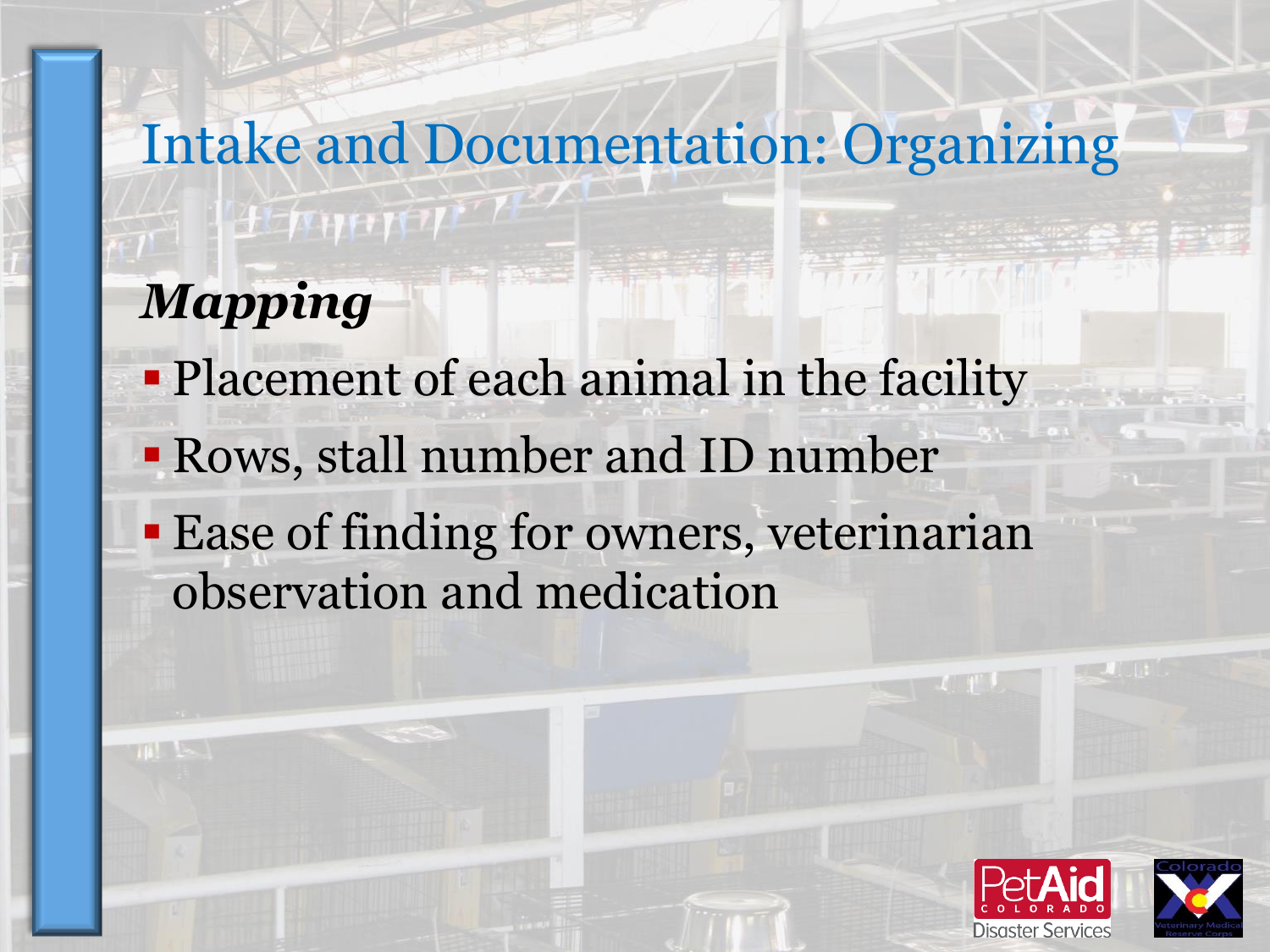### Animal Placement

HELL THE T

• Placement of each animal in the facility Rows, stall number and ID number Ease of finding for owners, veterinarian observation and medication



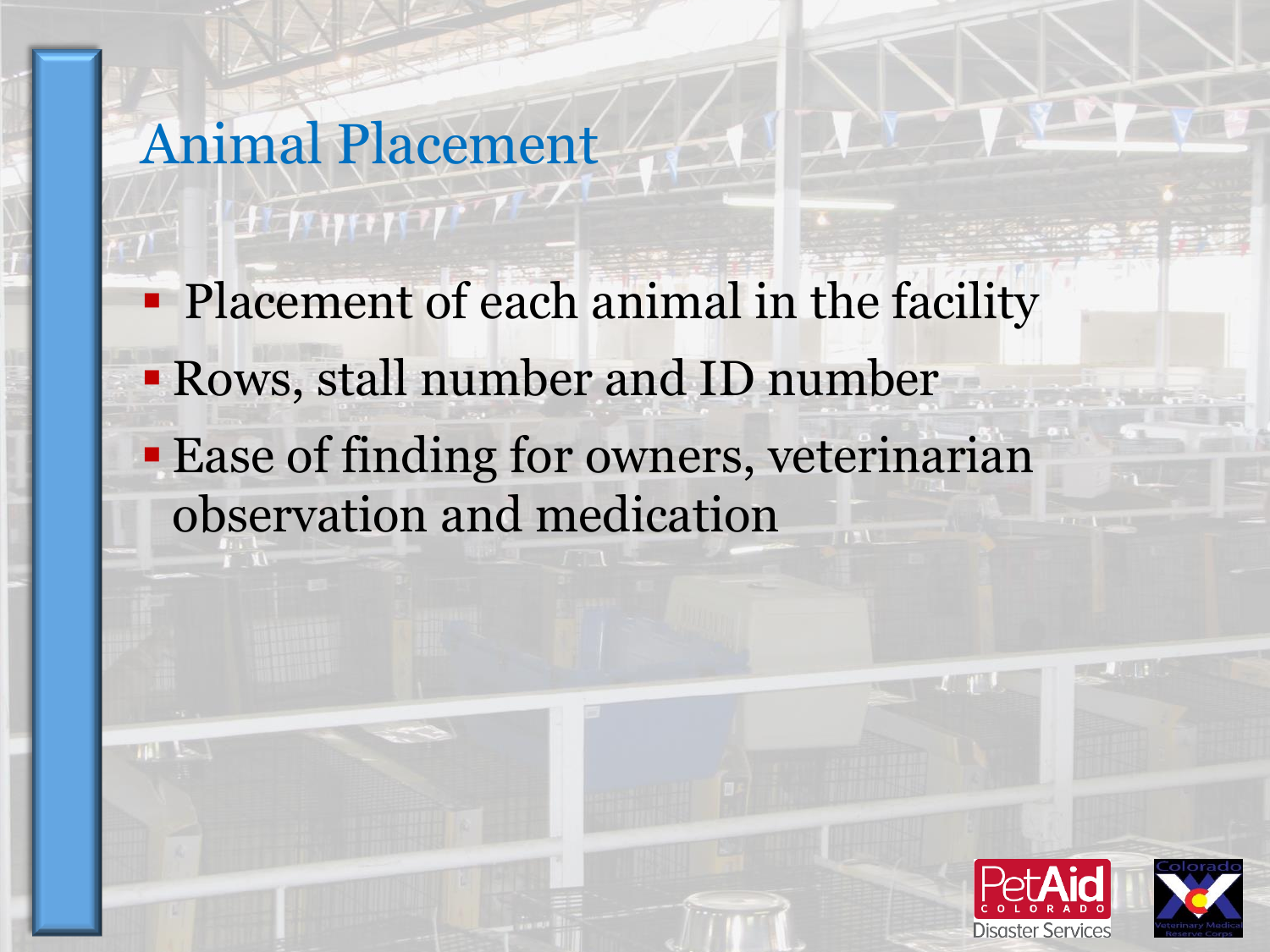# Intake staff Good customer service is critical **Owners are stressed and scared**  Greet and support the owners **Be thorough and pay attention to details** when processing

*All shelter staff and volunteers need to be identified with shirt, nametag, or some type of credentialing.*



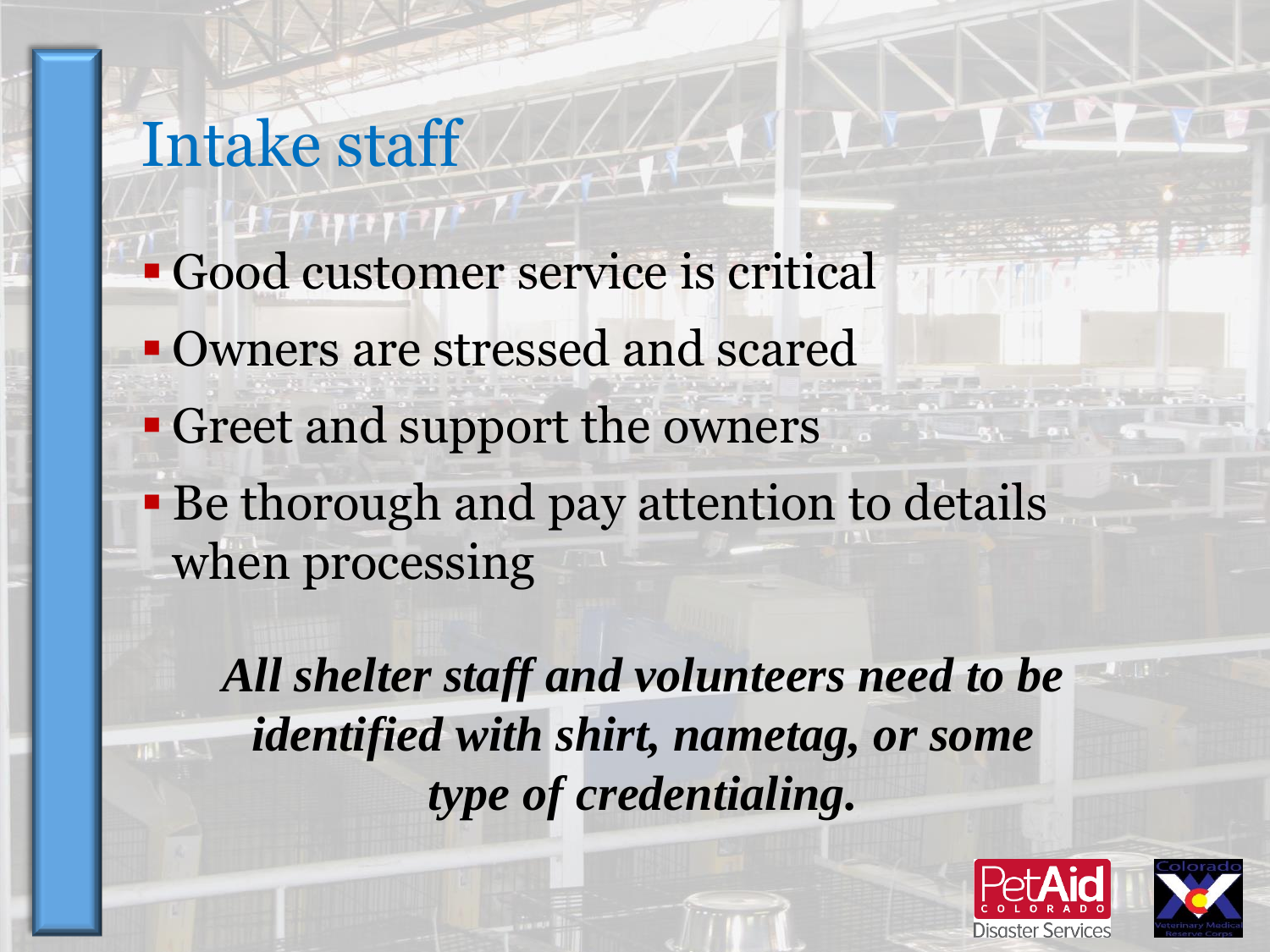### Intake: Owned animals

- Fill out paperwork
- Assign an Identification number to each animal Written on every form and ID band ID band around the animals neck **ID** band for owners



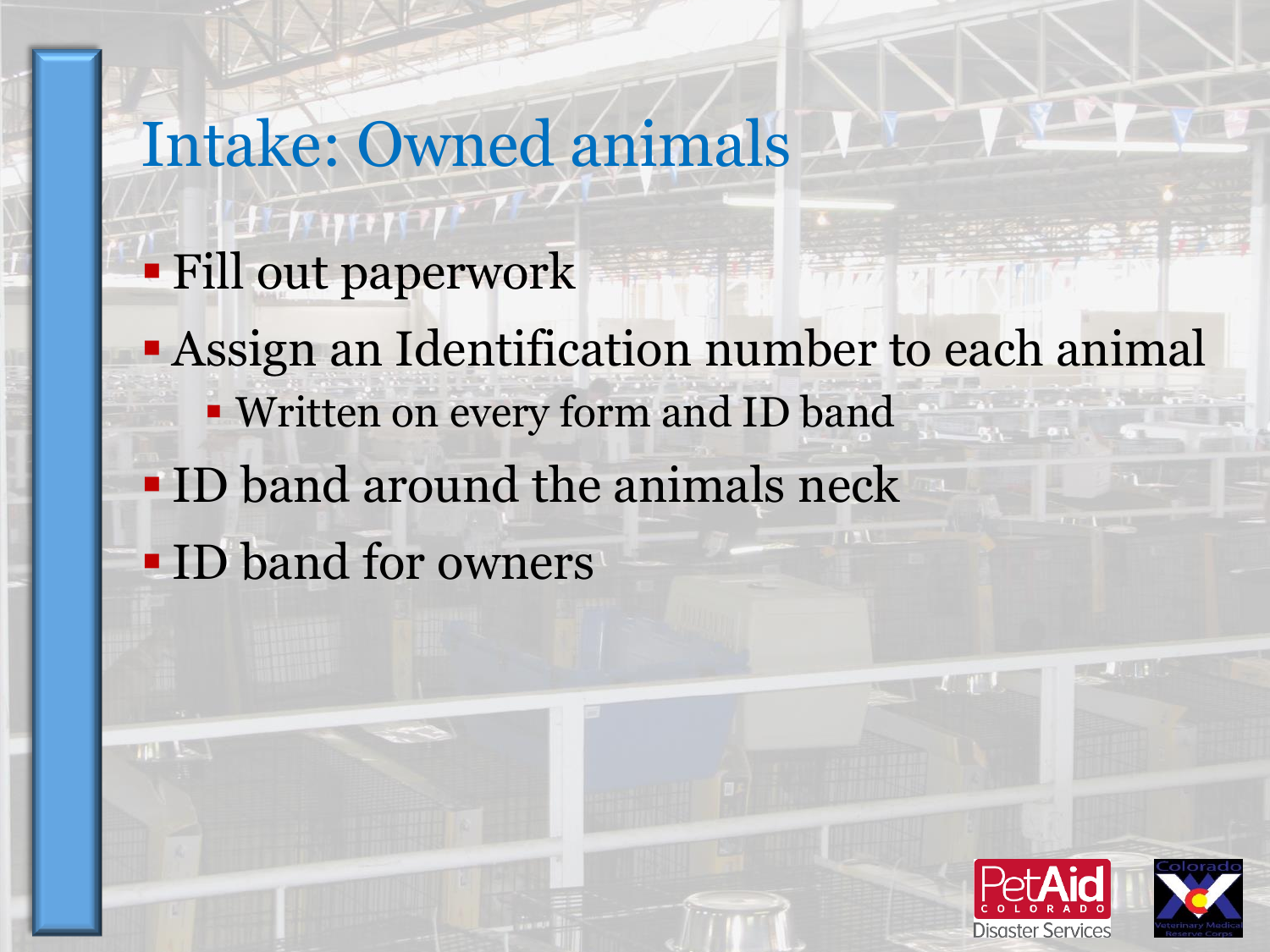# Intake: Owned animals

- **Explain the paperwork, rules and regulations** and expectation
	- Owners sign off on the paperwork
- **Colocation** 
	- **Required to provide daily care**
- **Temporary Evacuation** 
	- May provide the care or visiting

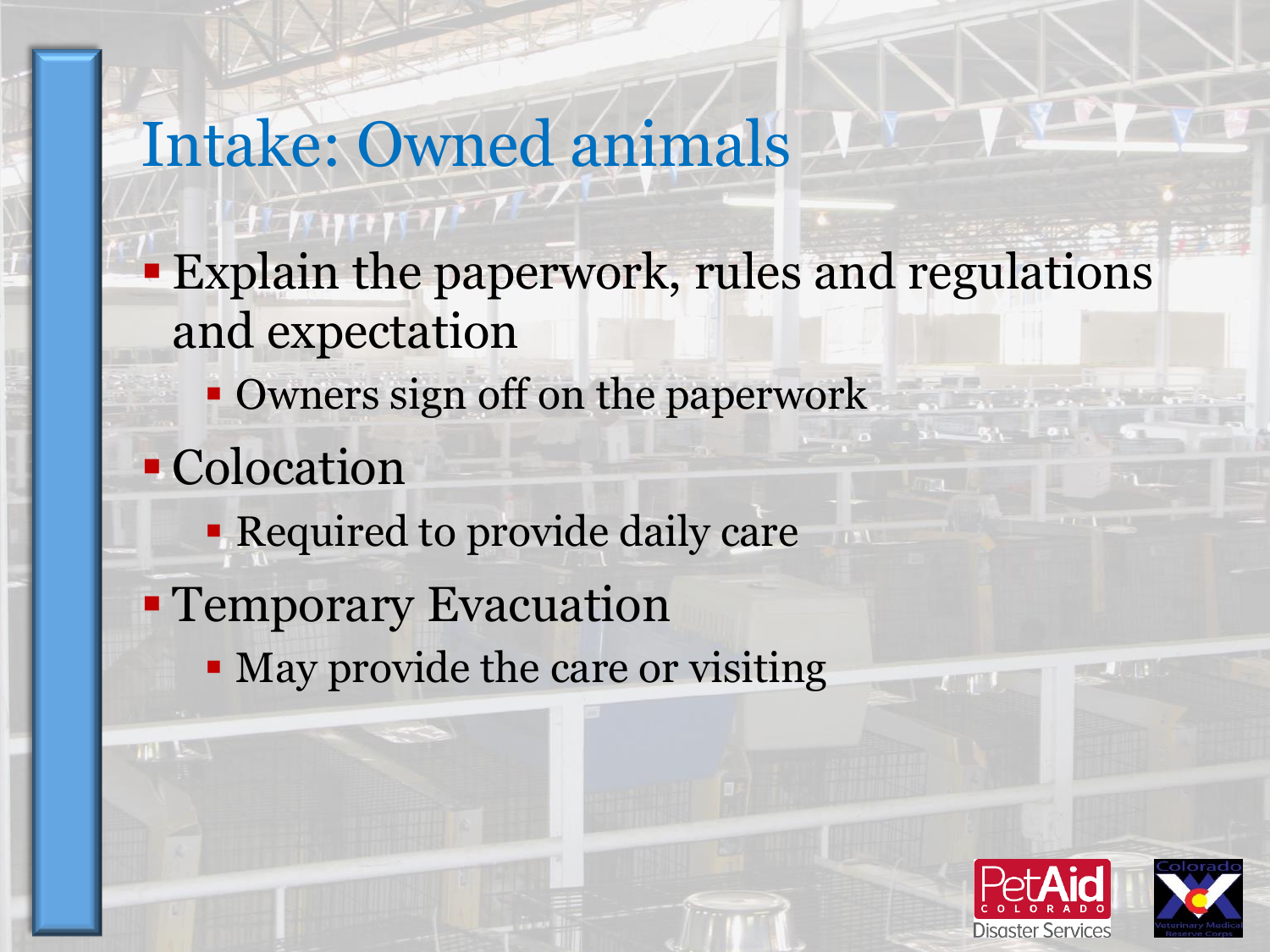## Intake: Owned animals

- Copy for owners
	- Paperwork
	- Rules and regulations
- Explain signage
	- **Prohibited areas**
	- **Supplies**
	- Rules and regulations



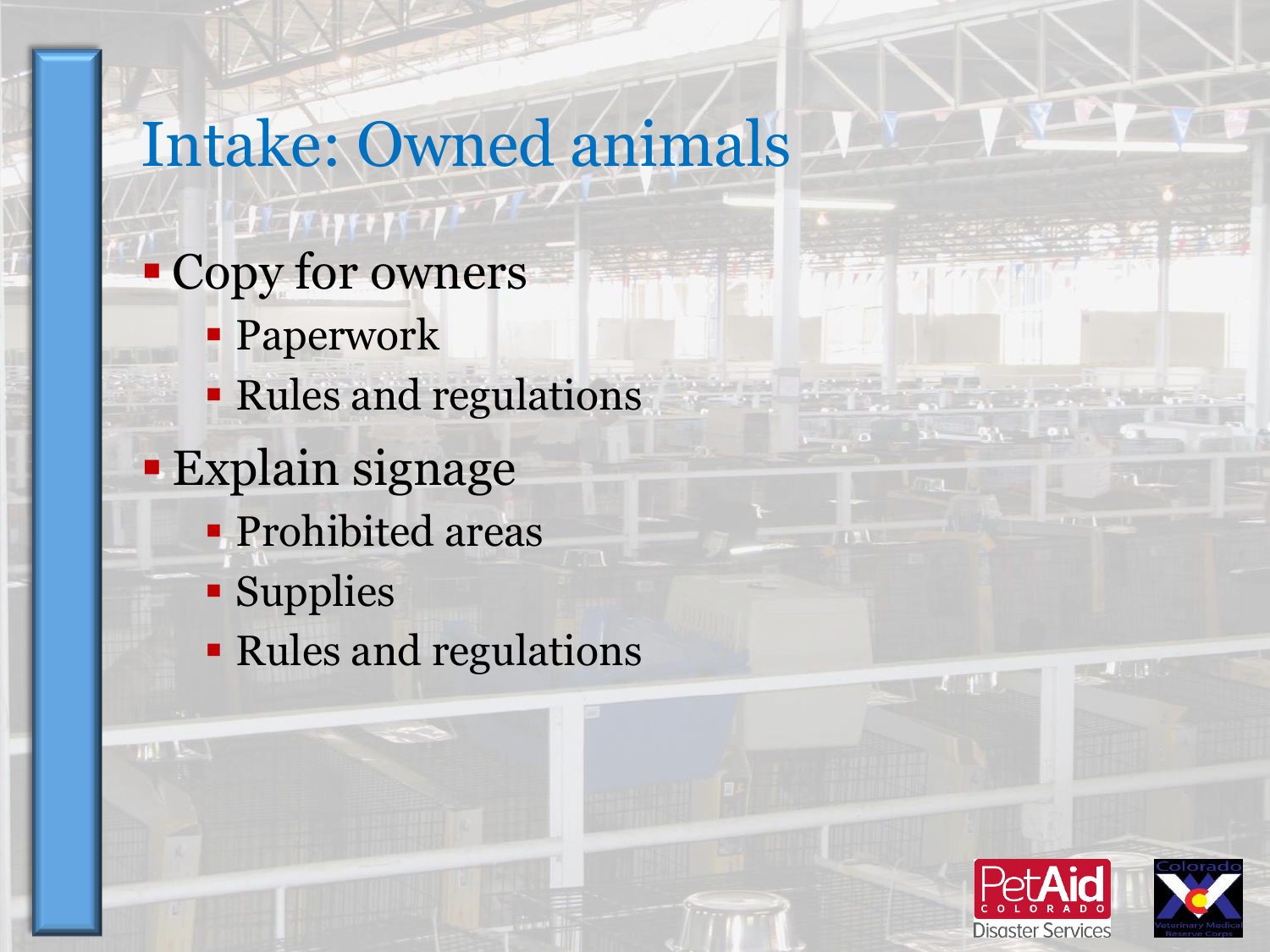## Intake: Animal Handlers

- Handlers escort owners and their animals to the stall or enclosure
- Setup the stall
	- Water
	- Hay
	- **Feed (depending on SOPs)**



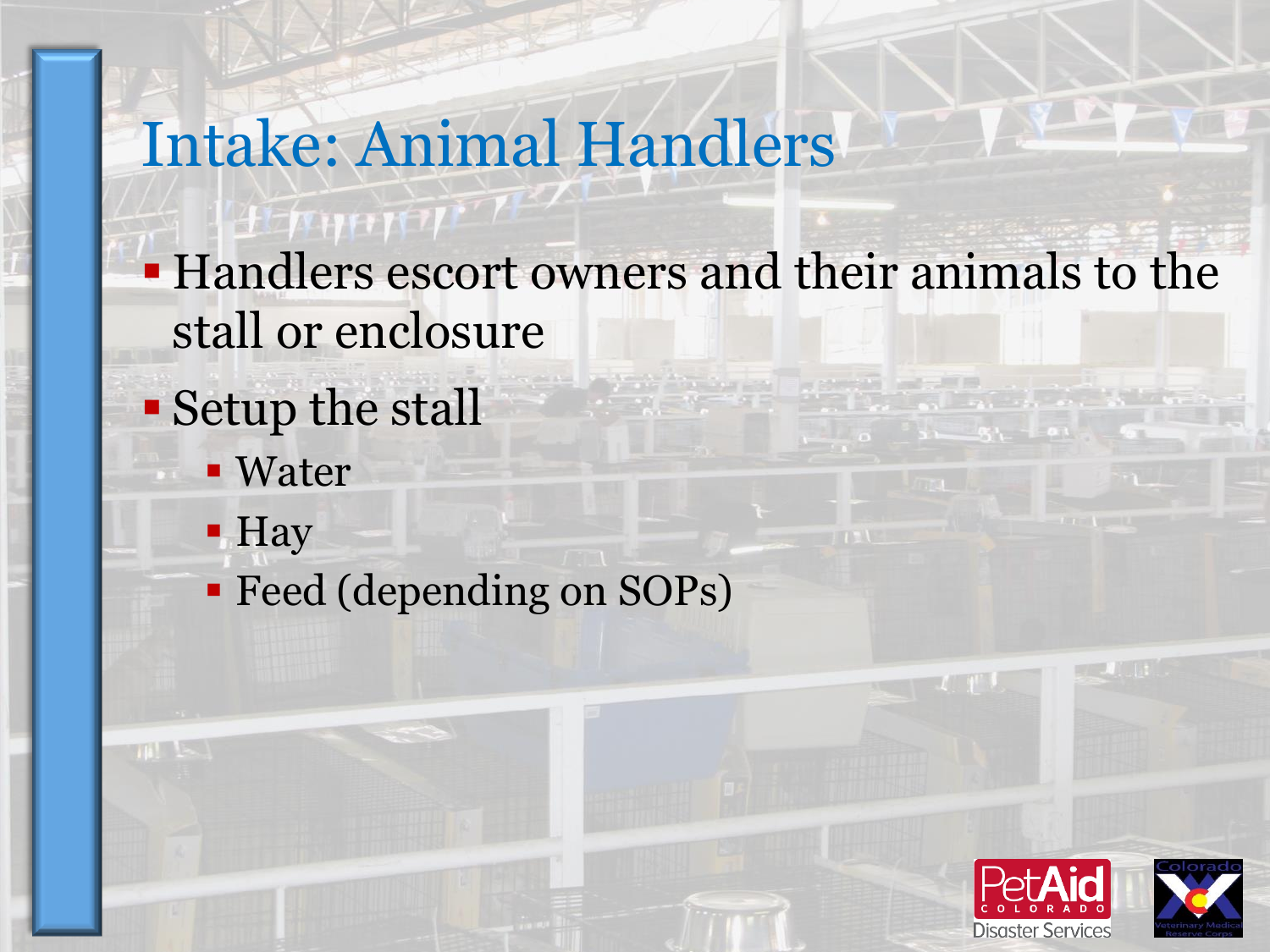## Intake: Animal Handlers

#### **For owners providing care**

- **Show where supplies are located**
- **Teach how to fill out daily care sheet and why**
- **Show were to take manure and dump out and clean** dirty water buckets
- **Escort to check-in/out to explain procedure**



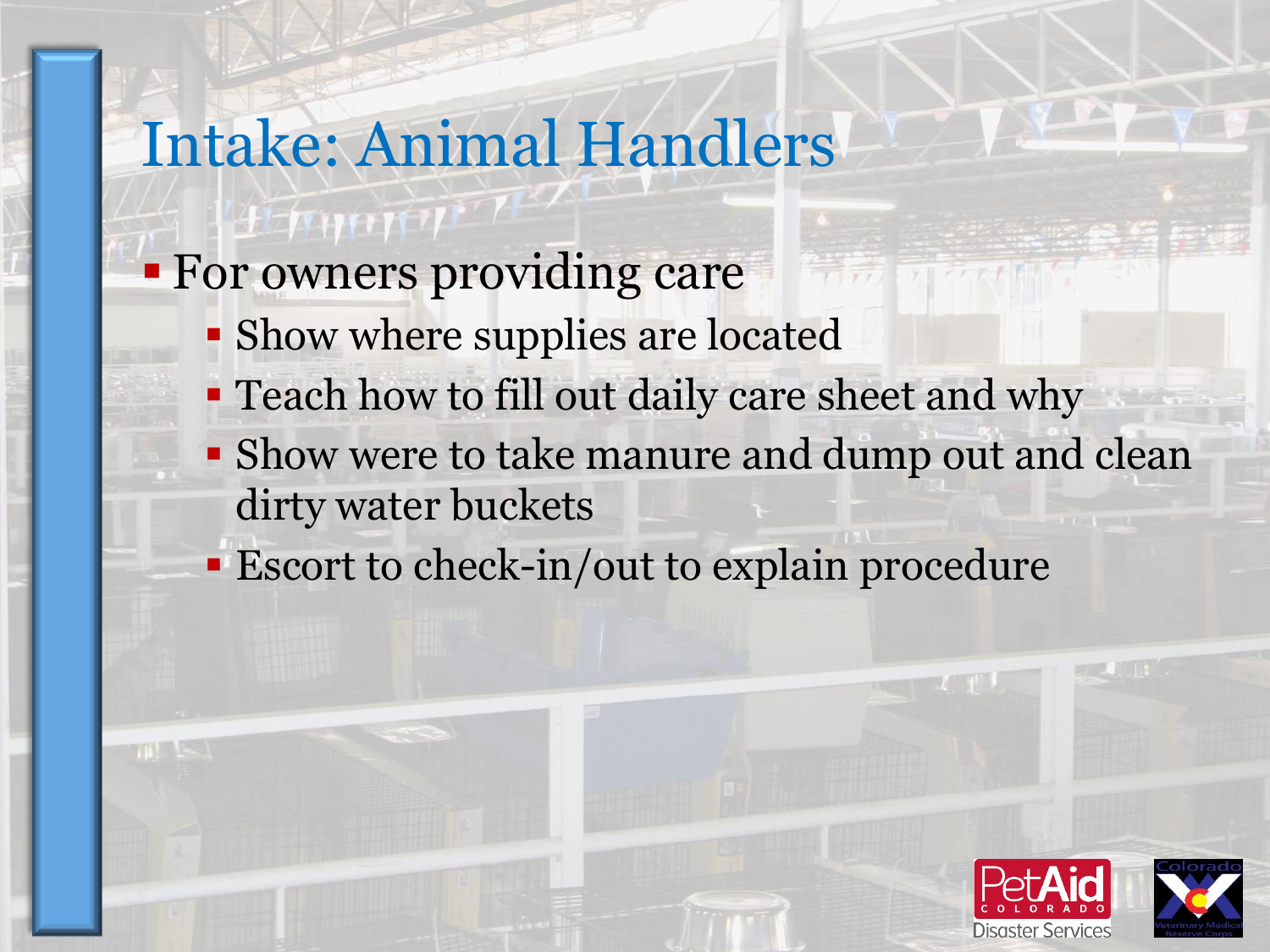### Intake: Animal Handlers

- **For owners not providing care** 
	- To the stall or enclosure
	- **Escort to check-in/out**

 $H$   $\sqrt{H}$ 

**Explain visitation procedures** 



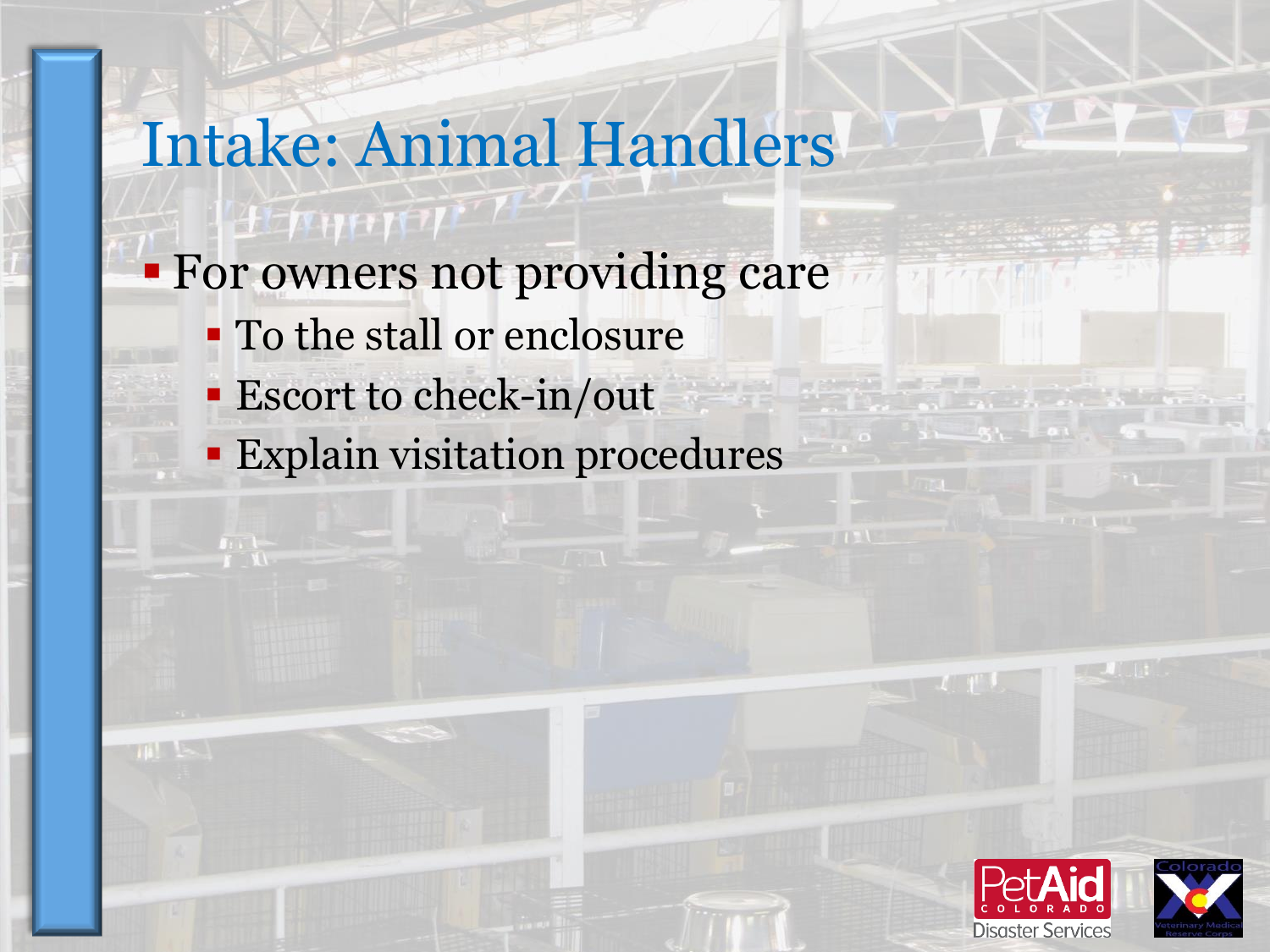# Intake: Strays from the Public

- **Process similar to owned animals** 
	- Gather info on where found, possible owner or anything that could help ID
- **Look for identification** 
	- Written on halters
	- Painted on the side of the animal
	- **Bands on legs**
	- **Ear tags**
- Microchip
	- Crest of neck to mid neck



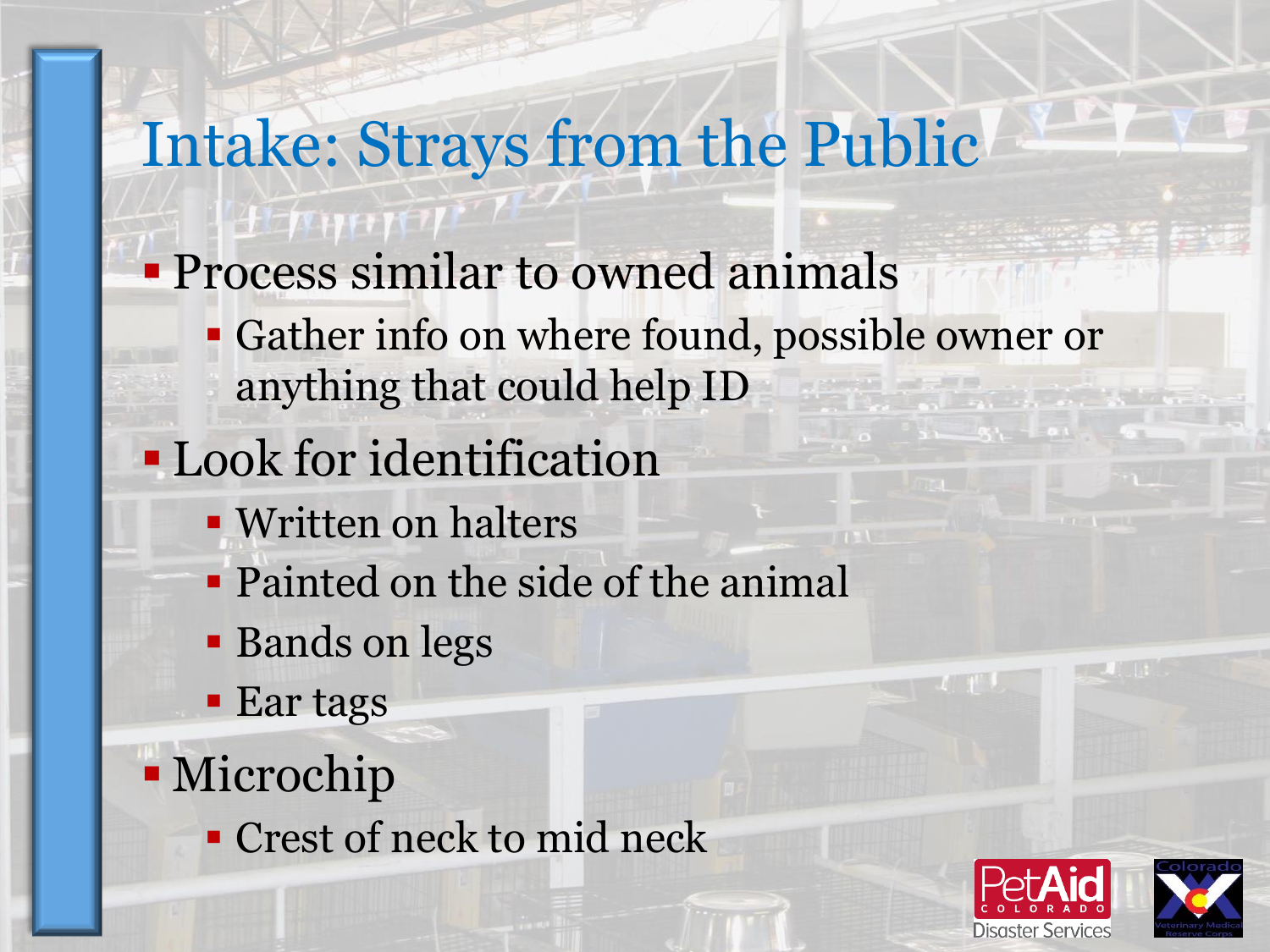# Intake: Stray's from Rescue Teams

- **Owner requested rescue**
- Animals at large
- Rescue paperwork
	- **Location lost or location found**
	- Health concerns
	- Behavioral concerns
- Arrive with paperwork in hand
- **Processed in using the rescue paperwork**
- Strays folder



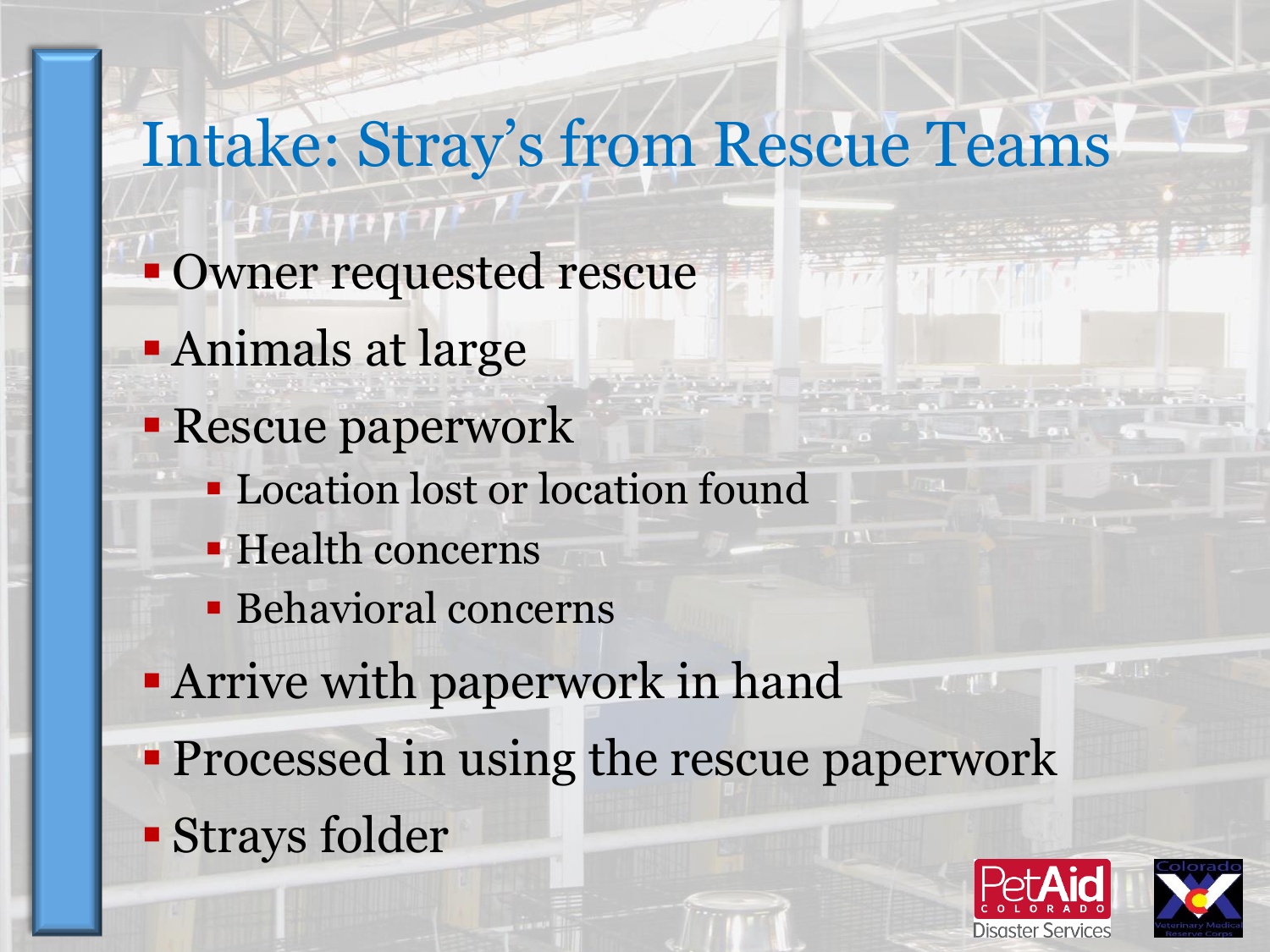# Intake: Stray Animal Handlers

- **Take to its stall**
- Provide care as part of the SOPs
	- Set up with fresh water
	- **Hay and feed depending on SOPs**



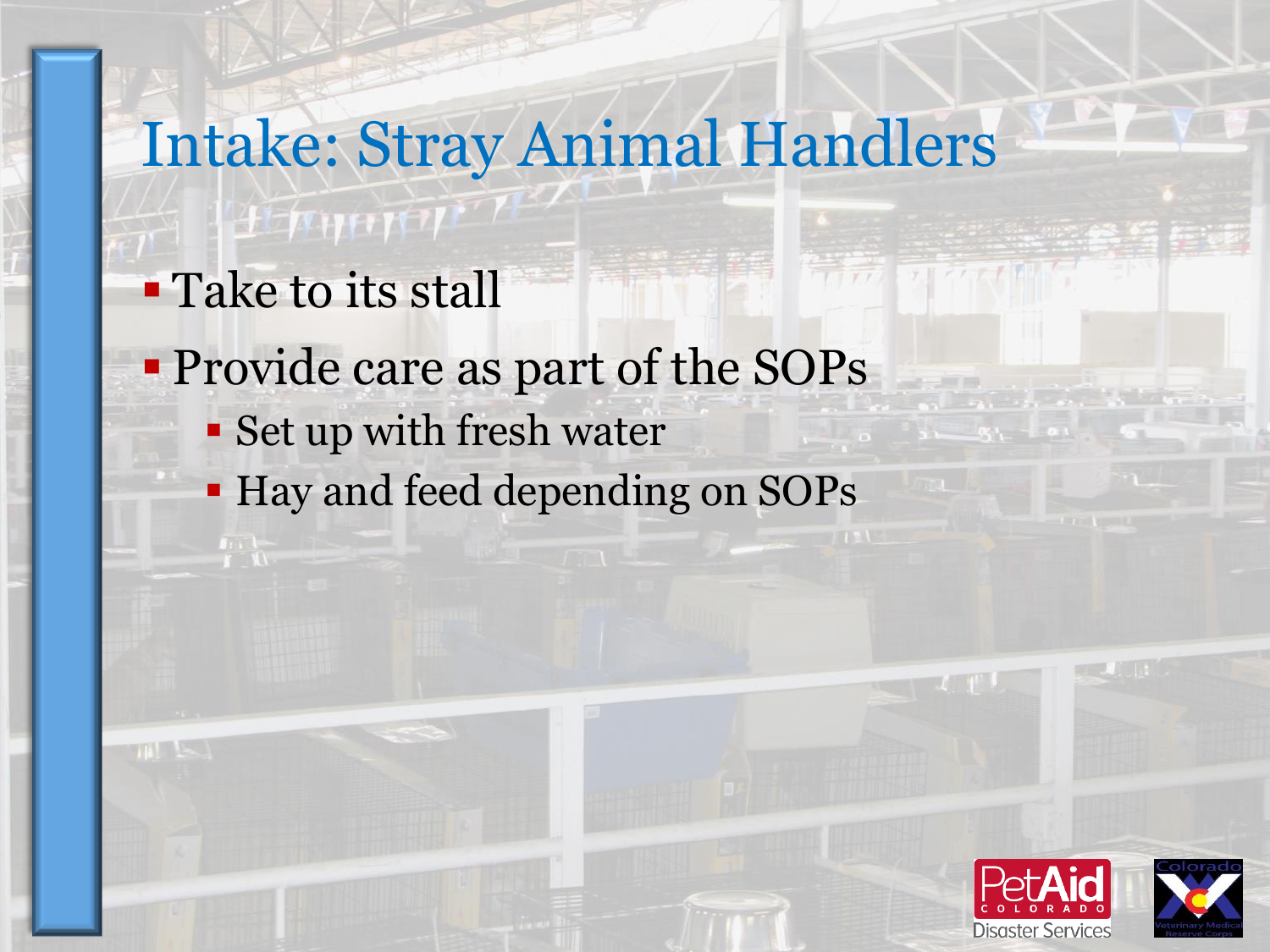# Intake: Veterinarian

### On intake?

HEAMT

- Examine every animal
- Only animals with injury or illness
- **Vaccinations**
- **Paperwork releases?** 
	- **Identifies owners veterinarian**
	- Authorizes intervention



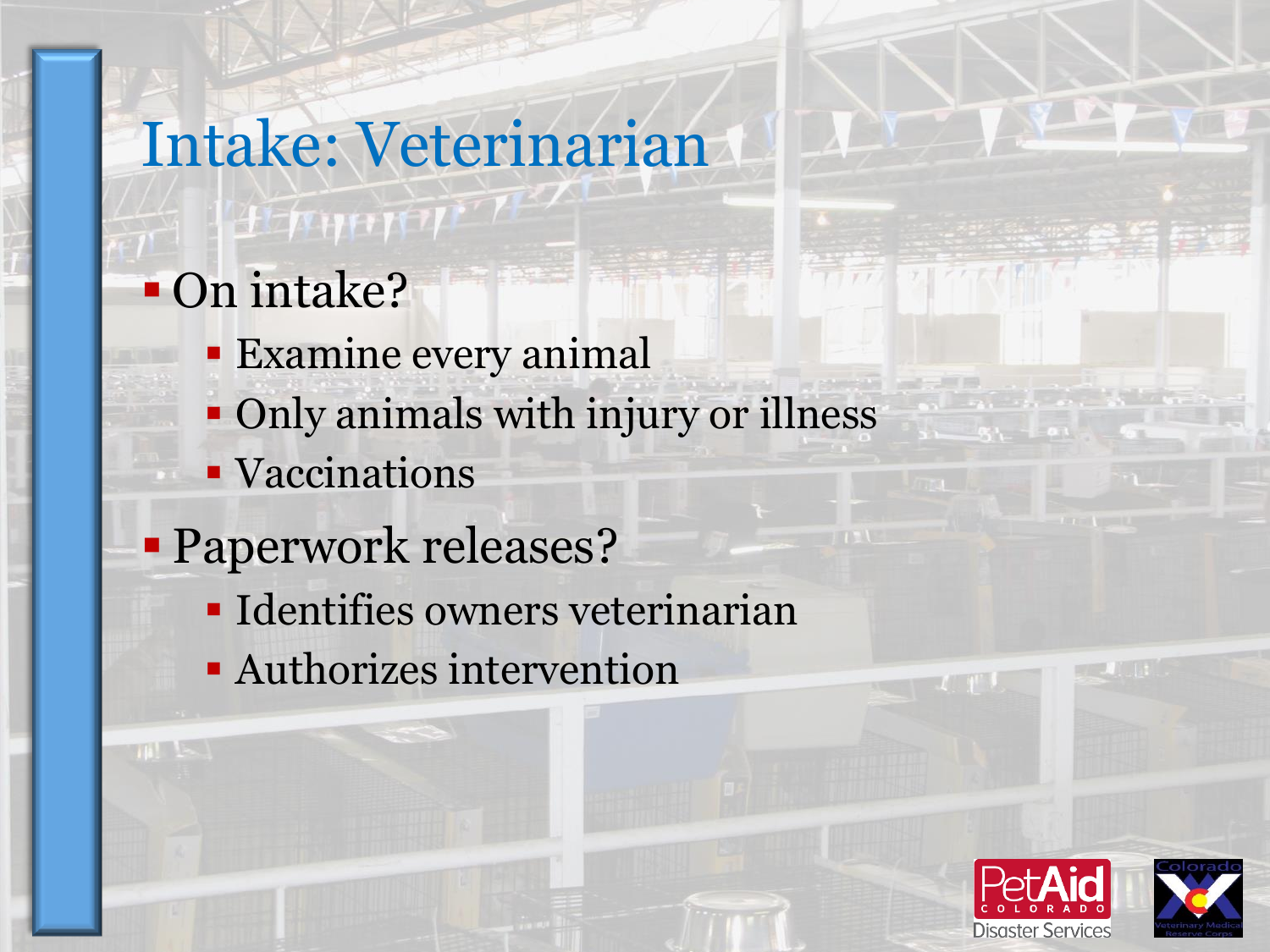#### Animal Care: Supplies & Equipment  $\pm 1$  Halter Wheeled carts **Lead rope - Hay**  Grain (if feeding any) Manure fork Manure bucket or **Feed bins** wheelbarrow Bedding Scrub brush for • Pen for marking buckets paperwork **Broom and shovels** Nitrile gloves



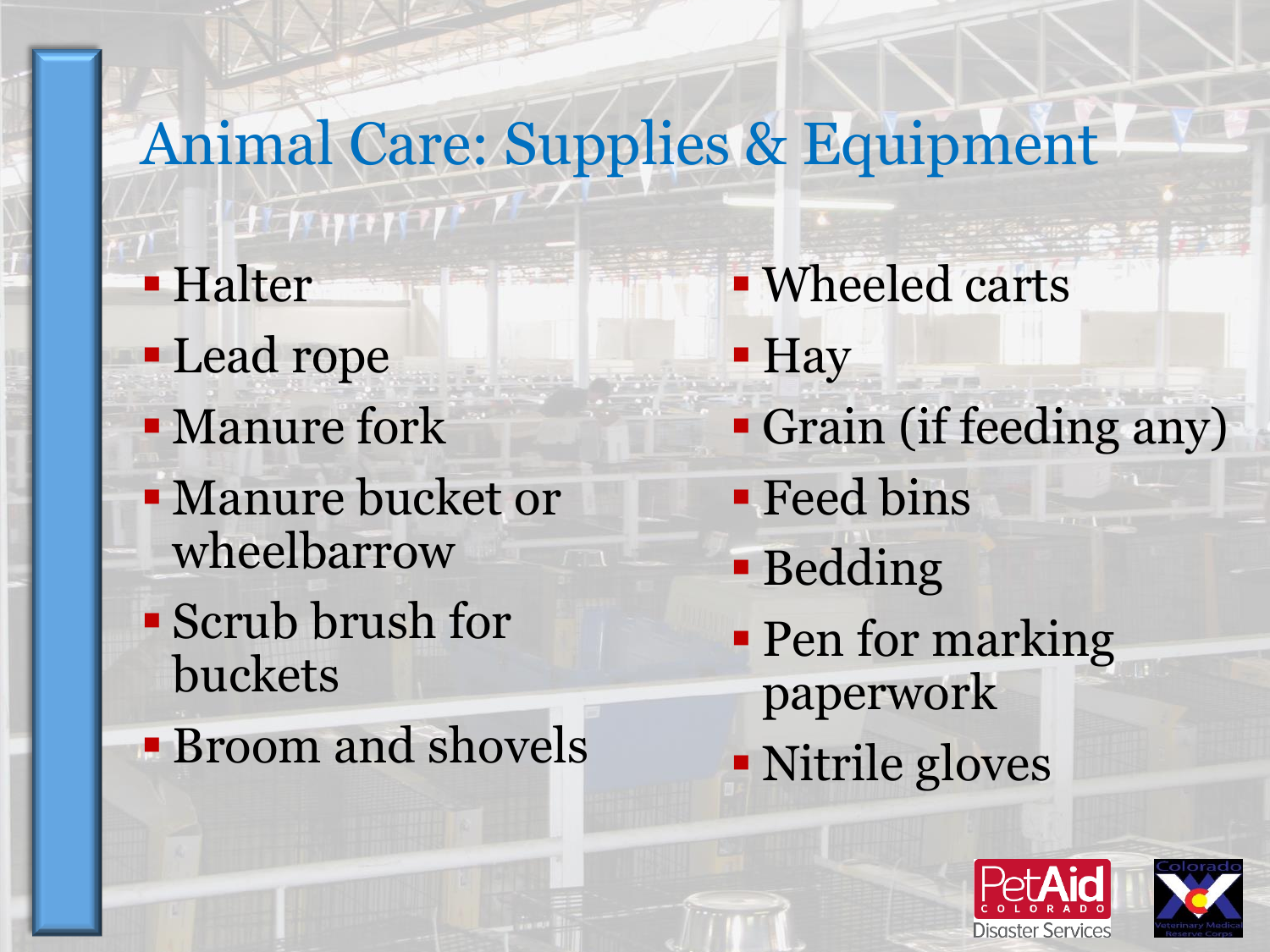# Animal Care staff **Cleaning stalls**

- **Feeding**
- **Watering**
- Restocking hay supplies around the barns
- Keeping the barns clean and organized
- **-**Handling
- **Exercising**



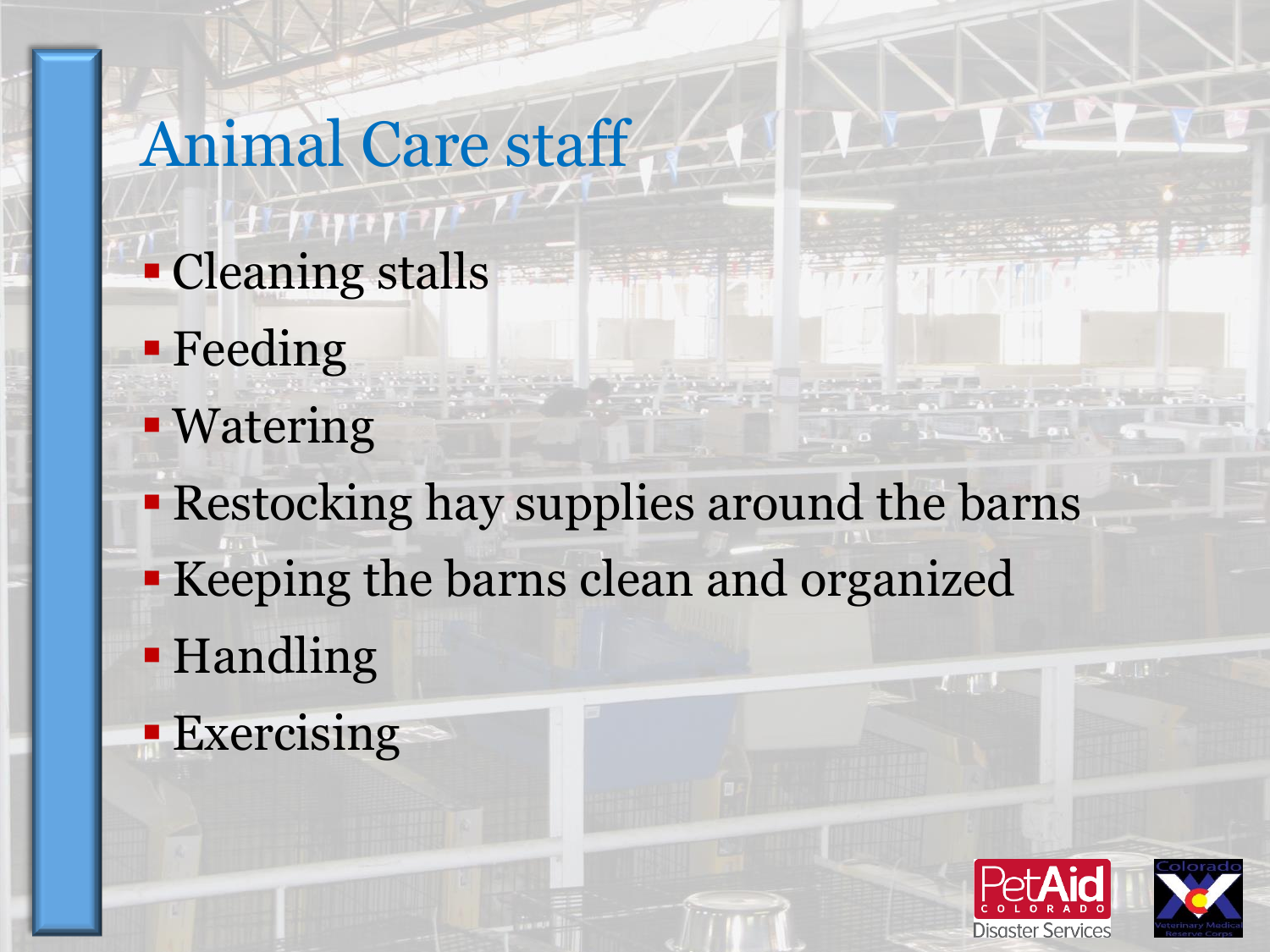#### Animal Care Teams

- Work in the same barn or row
	- More familiar with the animals
	- Notice changes in behavior or condition
	- Animals become more comfortable



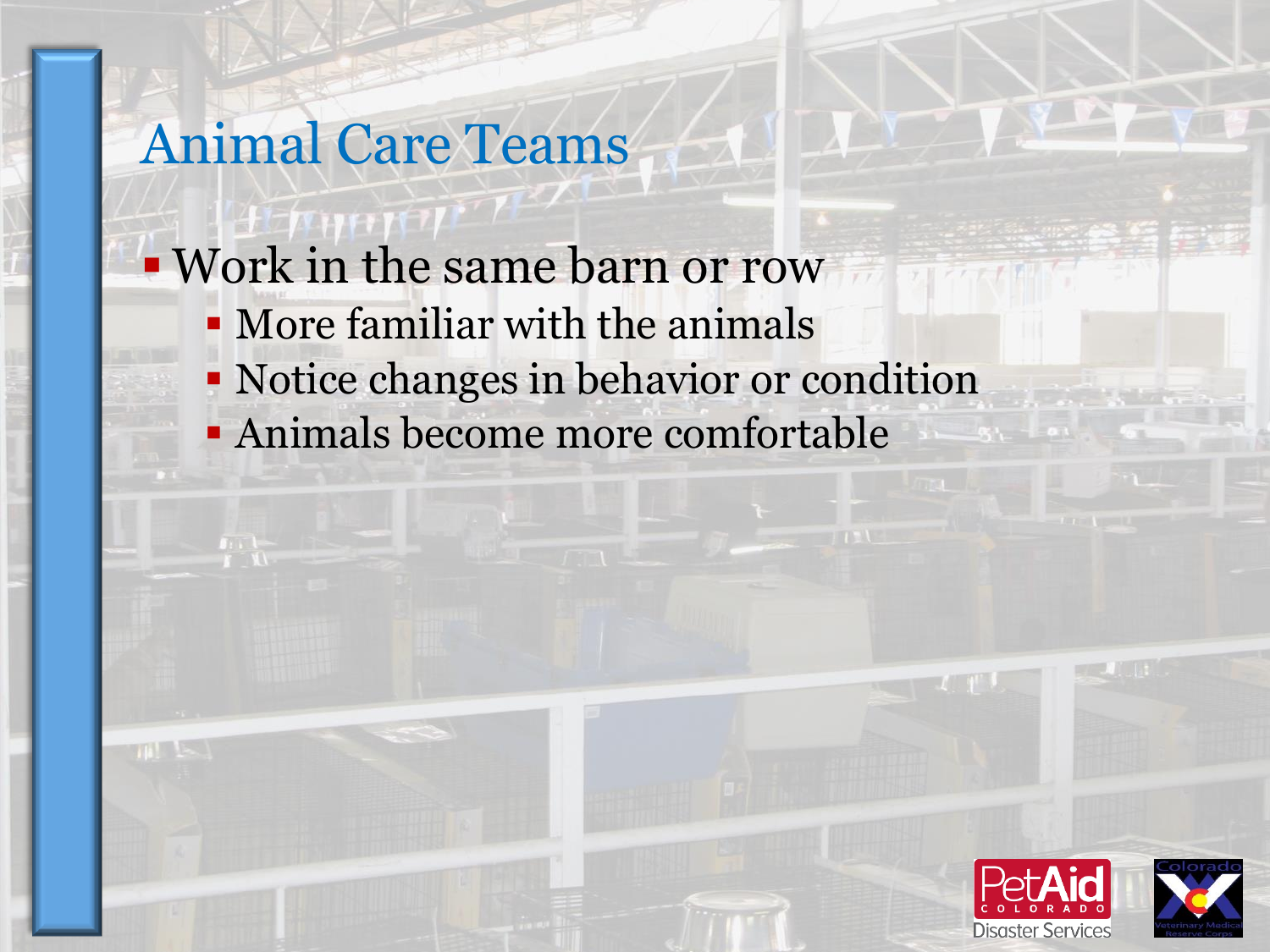#### Animal Care Teams

#### Be consistent

- One row at a time
- Move down one side and back the other
- Take the next stall in the row unless safety prohibits
	- **If an animal is skipped**

Equines like routine!



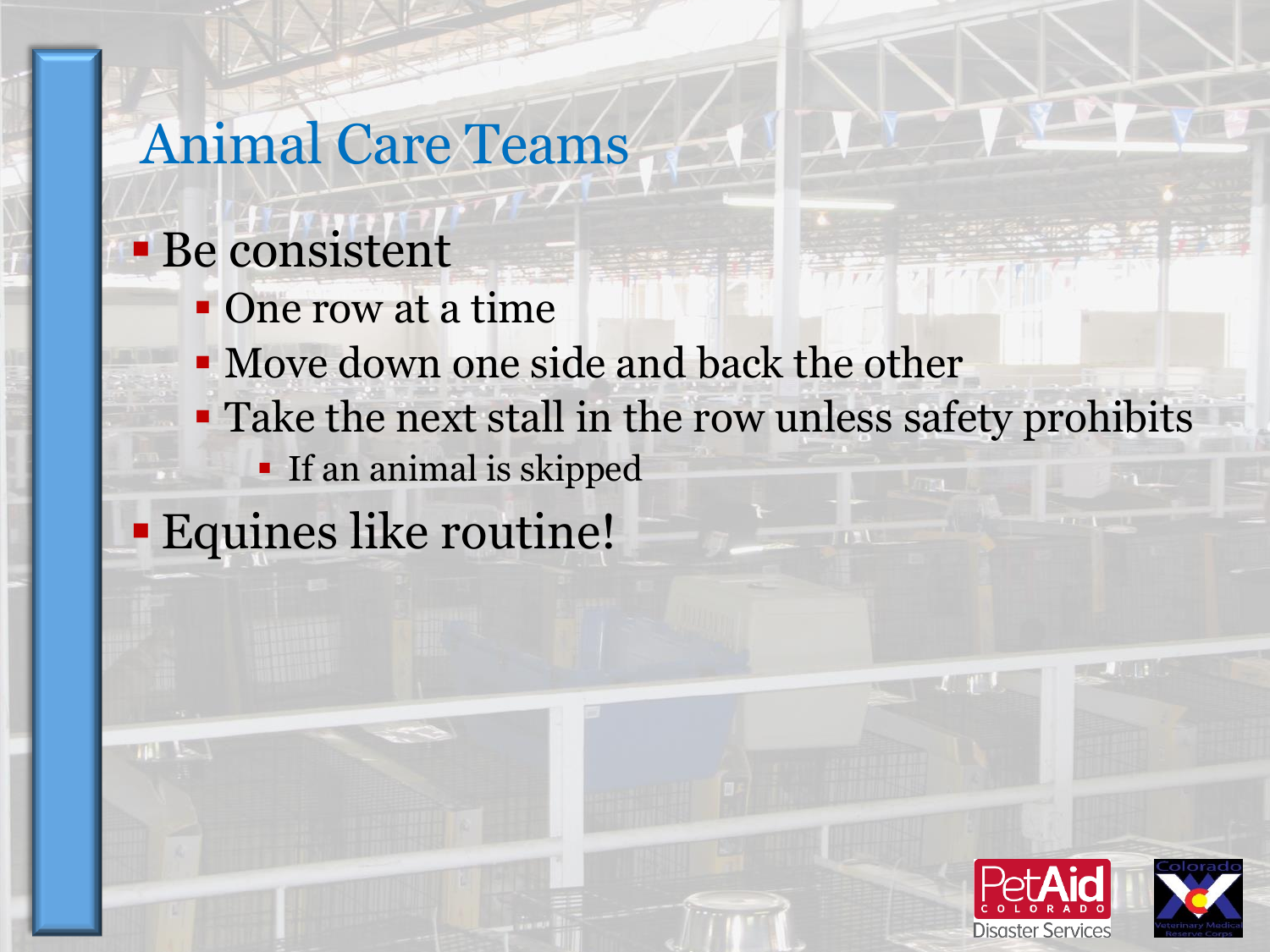# Animal Care: Owned animals

- **If owners are providing daily care then staff** assists
	- Cleaning
	- **Handling**
	- Showing owners where supplies are located
- Giving water between visits
- **Provide full care when owners are not able**



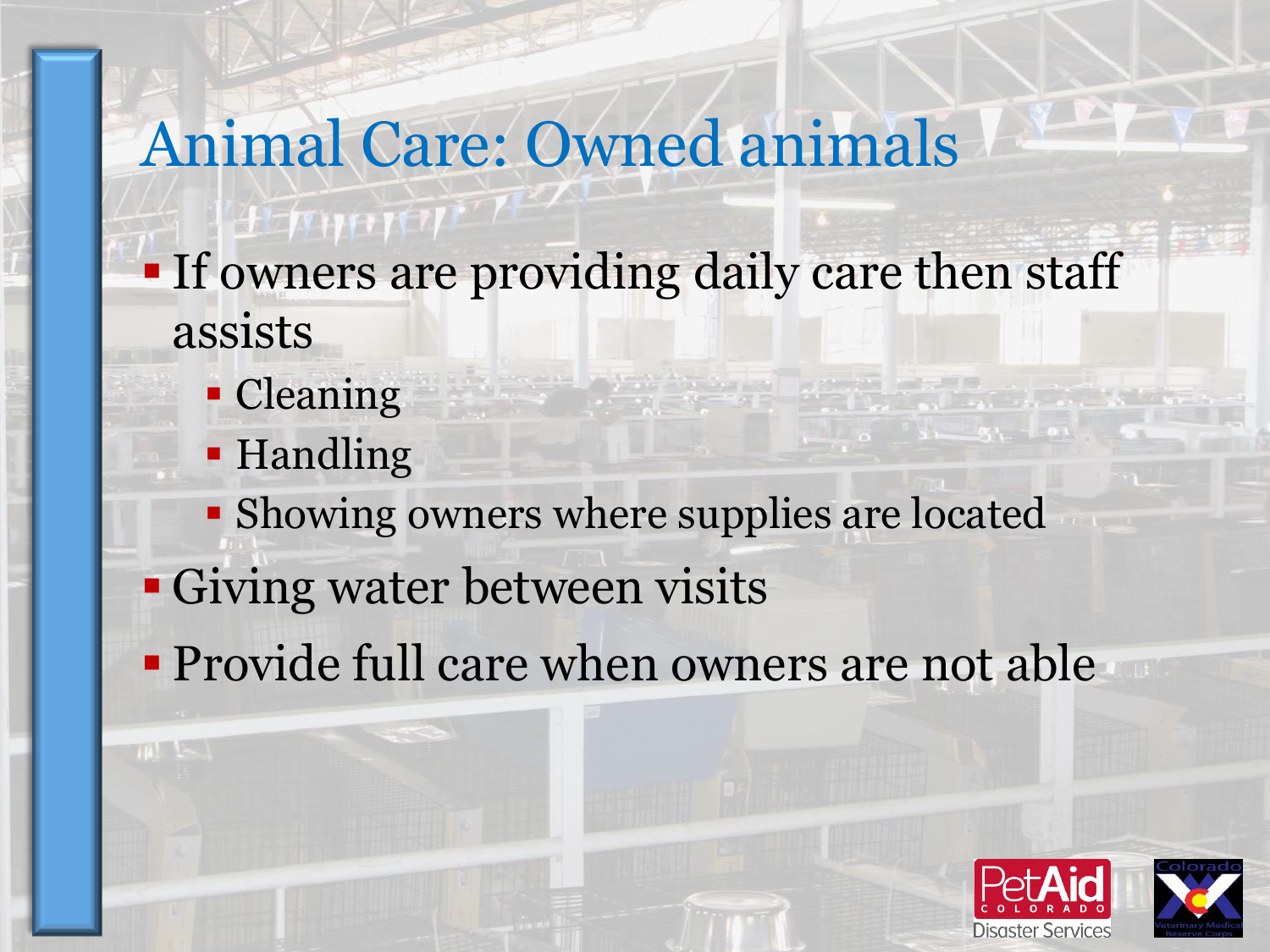## Animal Care: Shelter staff

- **Put on a fresh Nitrile gloves between animal** stalls or enclosures
- **Prevent animals from smelling other animals** manure
- Be vigilant for signs and symptoms of illness
	- Flu symptoms
	- **Elevated temperature**
	- Coughing
	- Nasal discharge
	- **Loss of appetite**



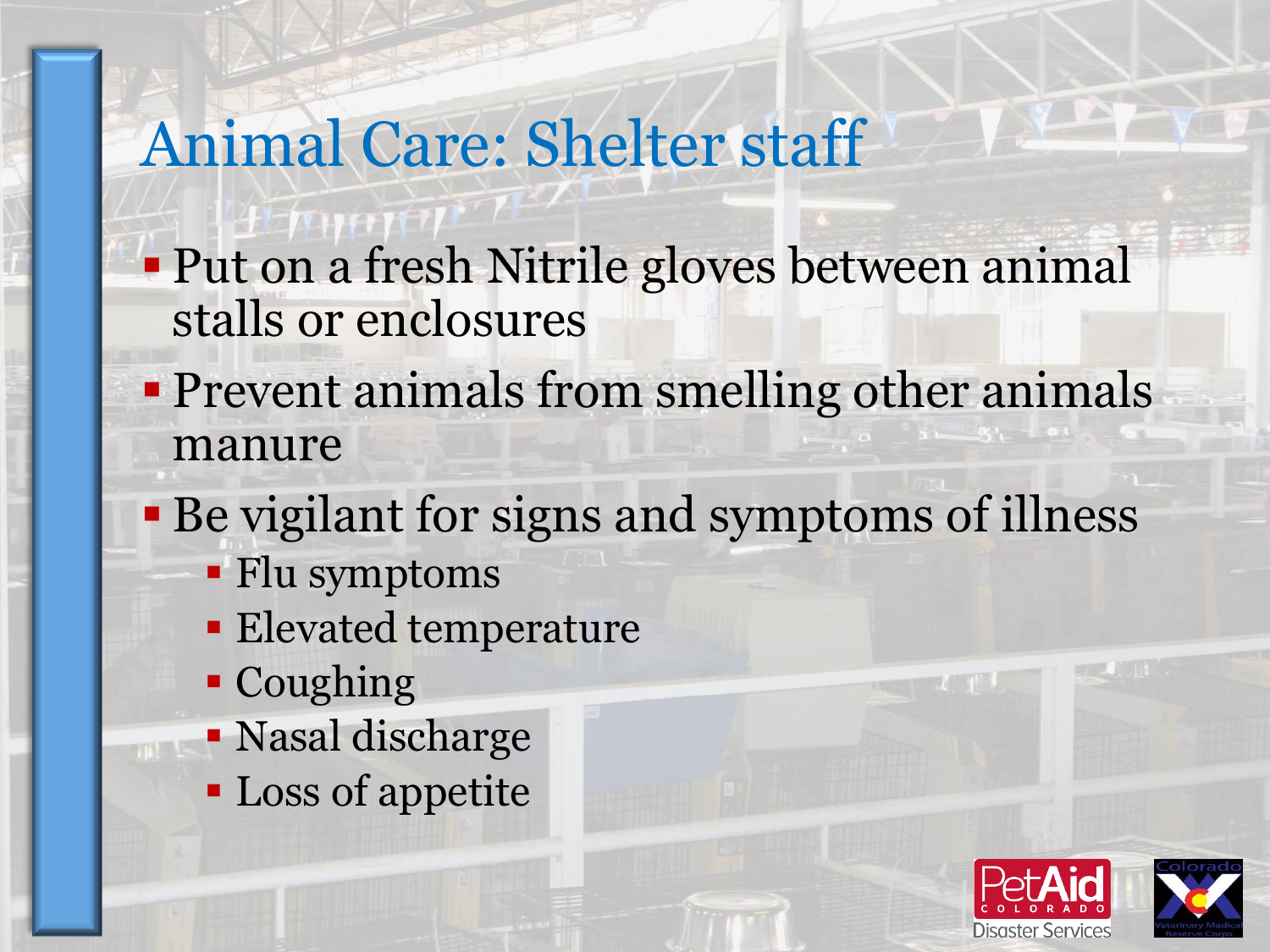Disease spread **Highly contagious diseases**  Spreads rapidly through groups of horses **- Aerosolized droplets dispersed by coughing Passive transfer on objects such as clothing,** equipment, horse trailers or unwashed hands



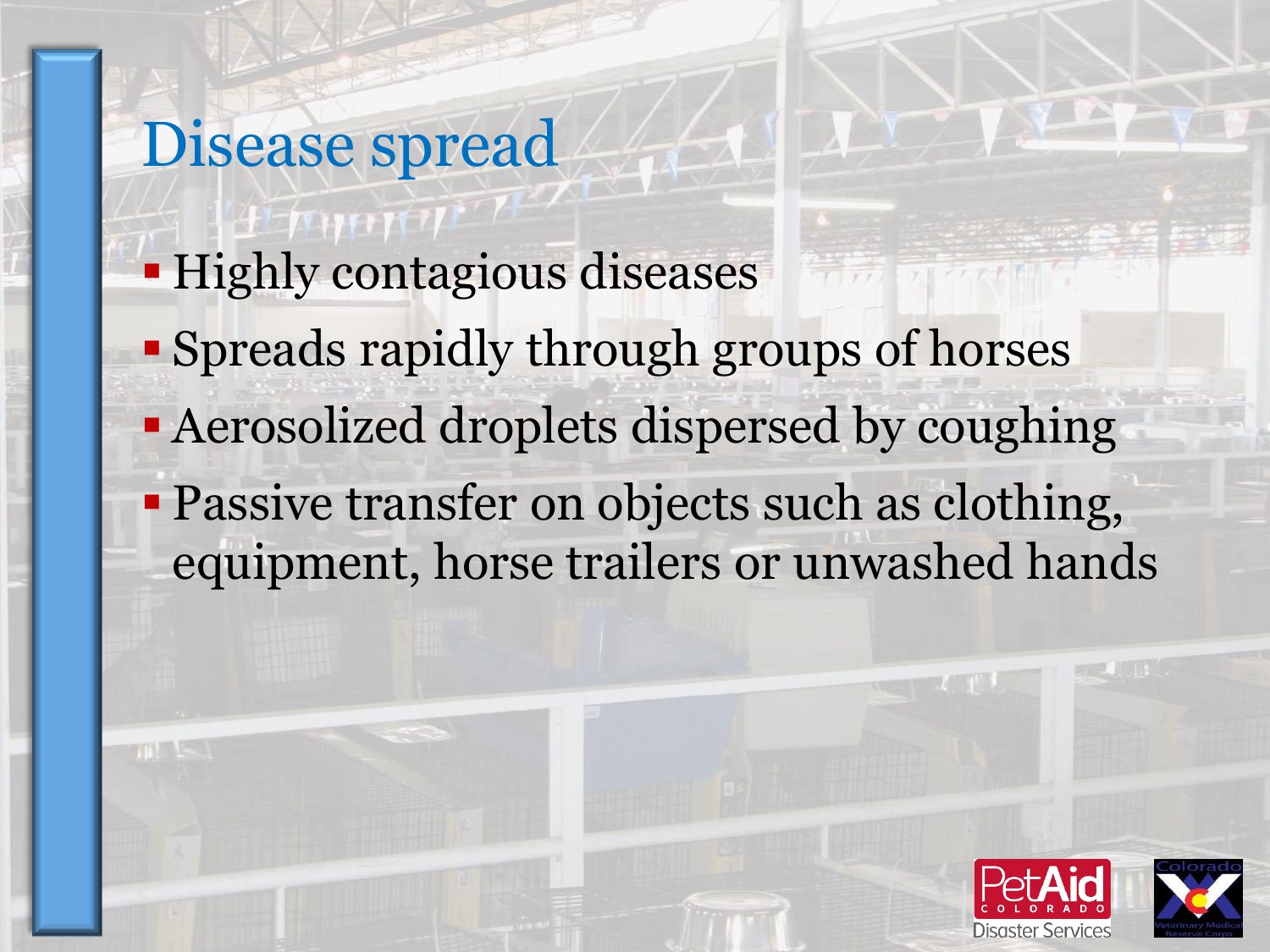# Diseases

### Equine influenzaki







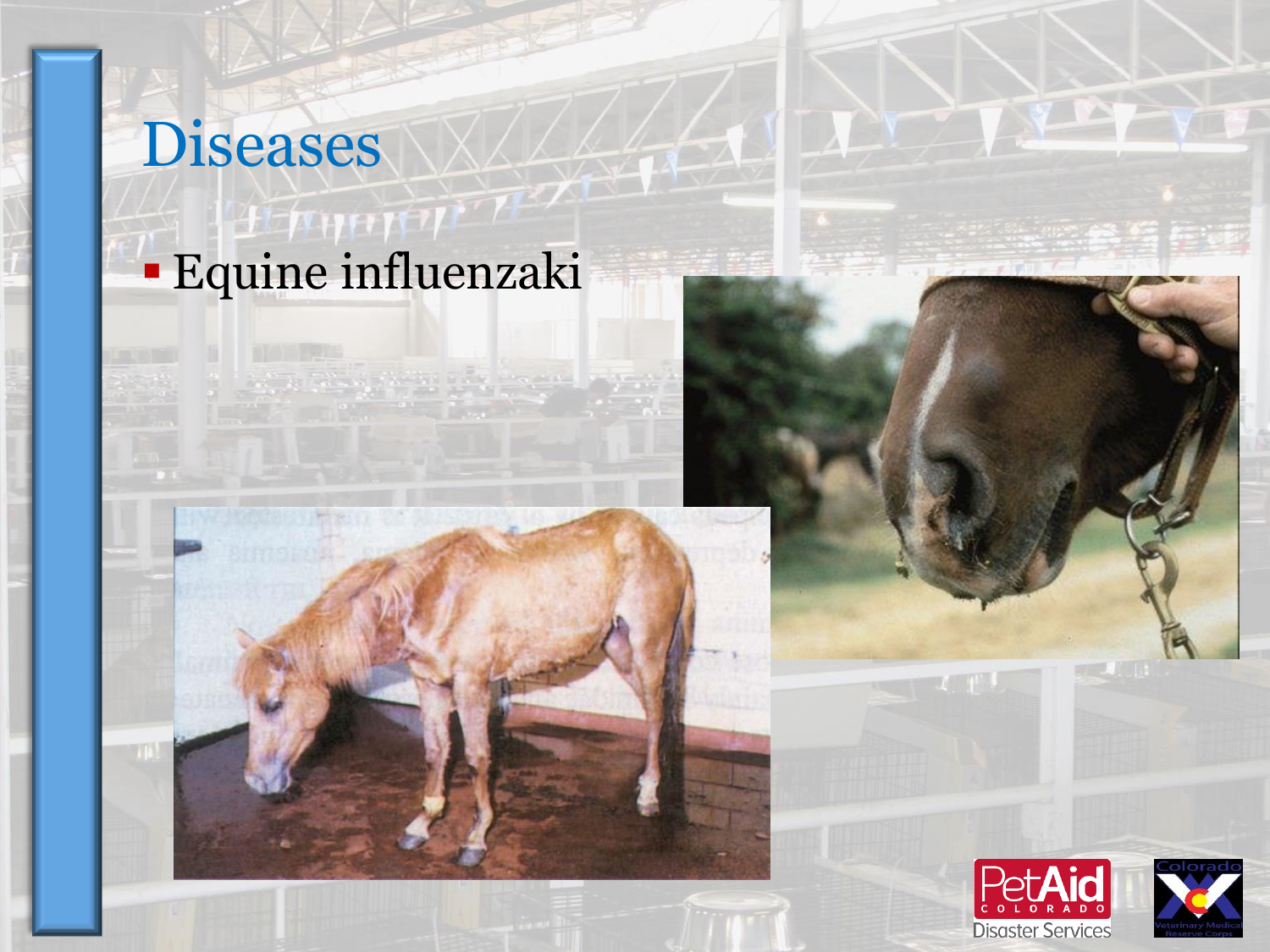# Diseases

## Equine Herpes virus

 $N$   $(1)$   $(1)$ 





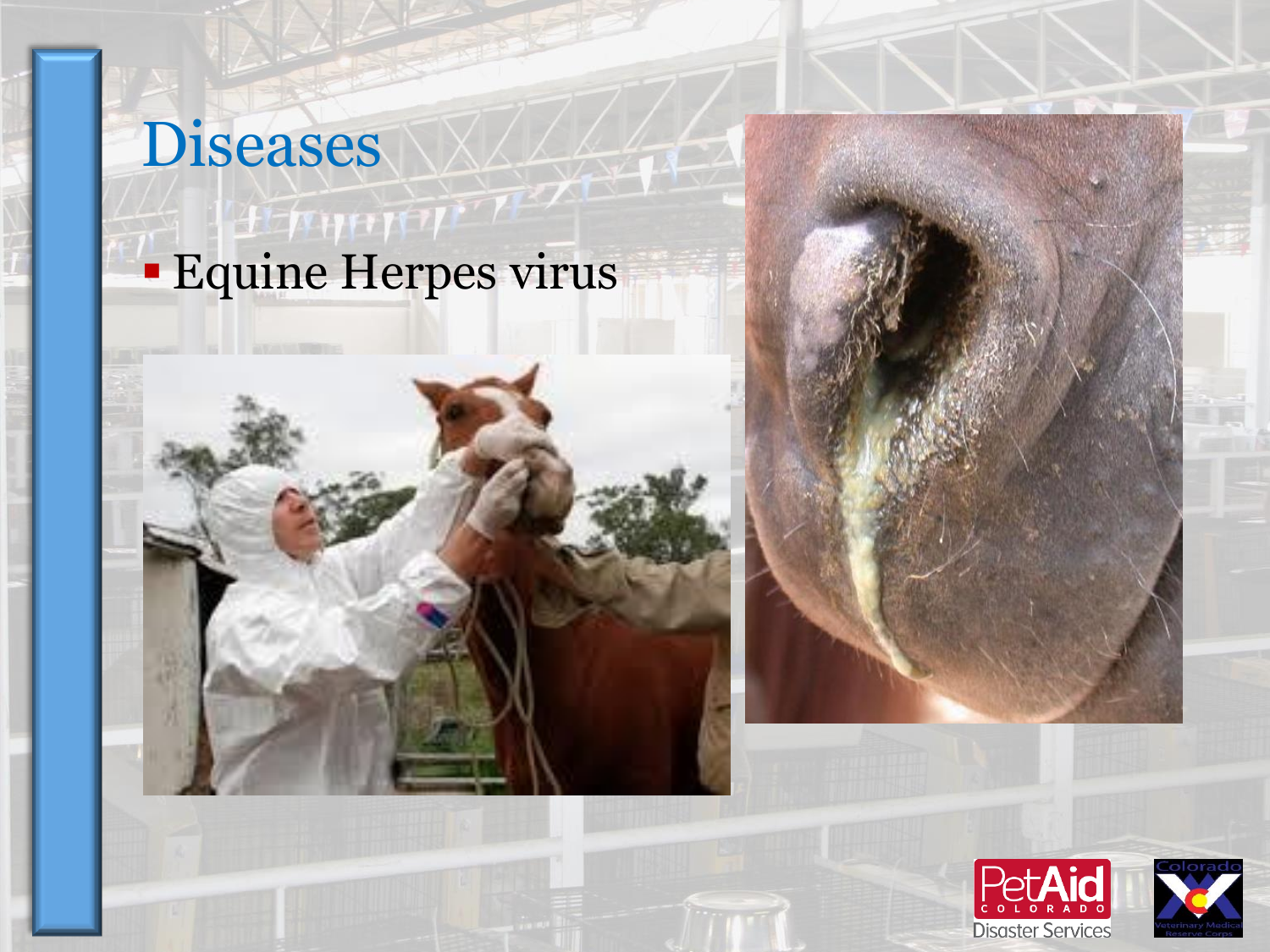

THE LES





 $L$   $\parallel$   $\parallel$ 

**DOMESTIC** 

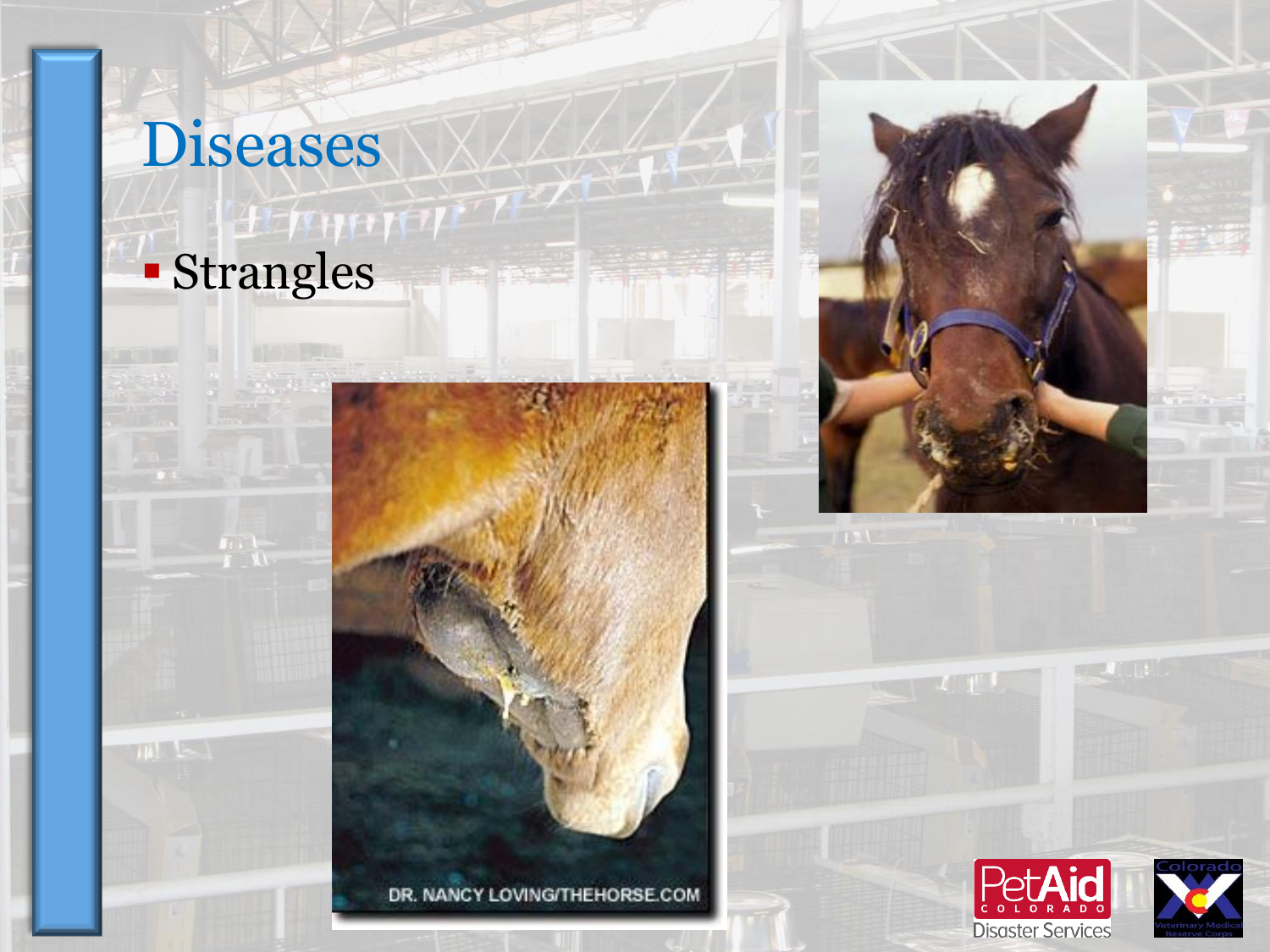# Equipment Cleaning and Sanitation: Supplies

- Nitrile gloves
- Rubber dish gloves
- Dawn dish detergent
- Clorox bleach
- Large wash containers (stock tanks work well)
- **-Long and short handled scrub brushes**
- Hose and spray nozzle



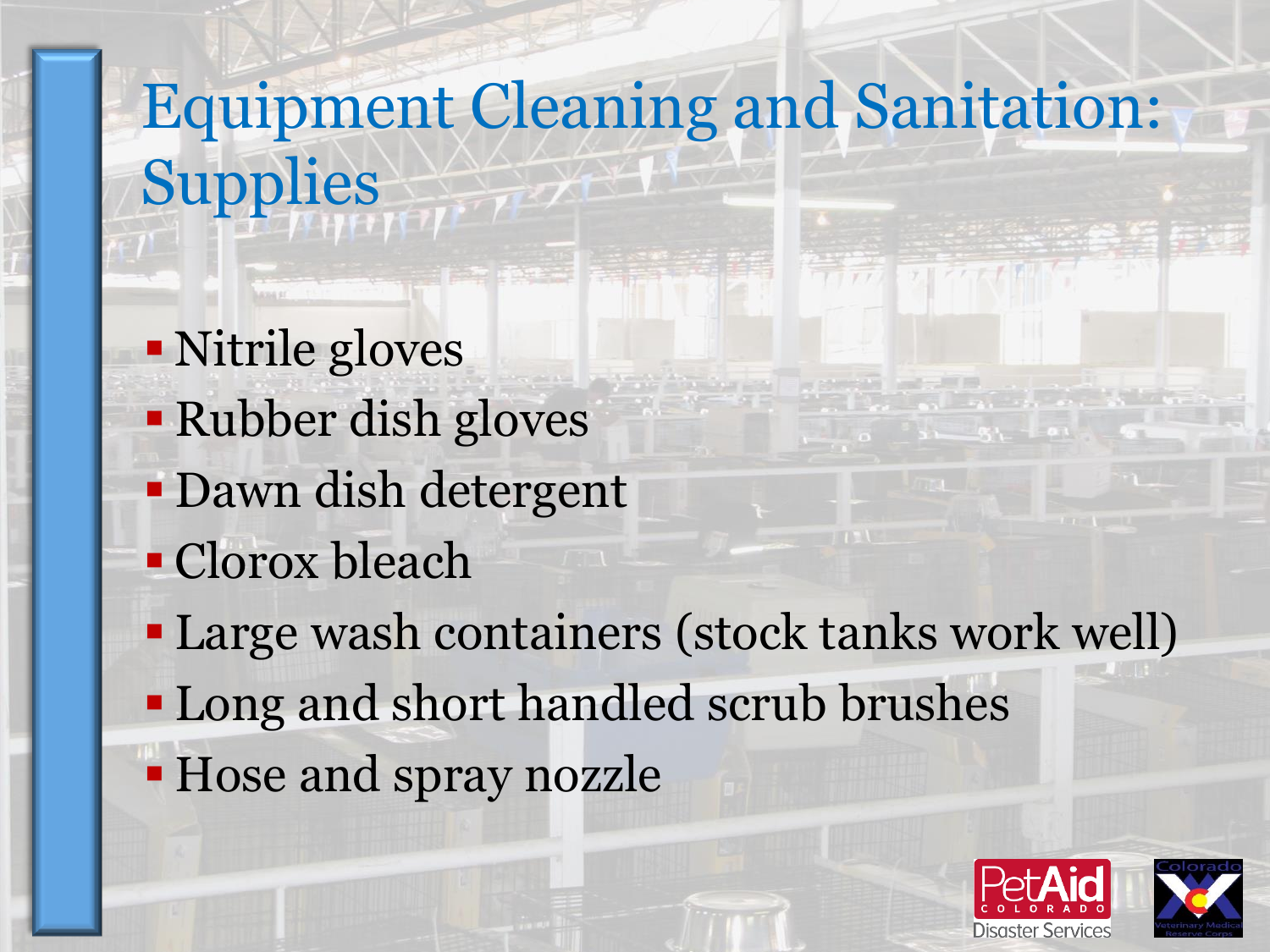# Equipment Cleaning and Sanitation: Staff

**Out of the way location**  Staff may be same as animal care staff Cleans and sanitizes all equipment



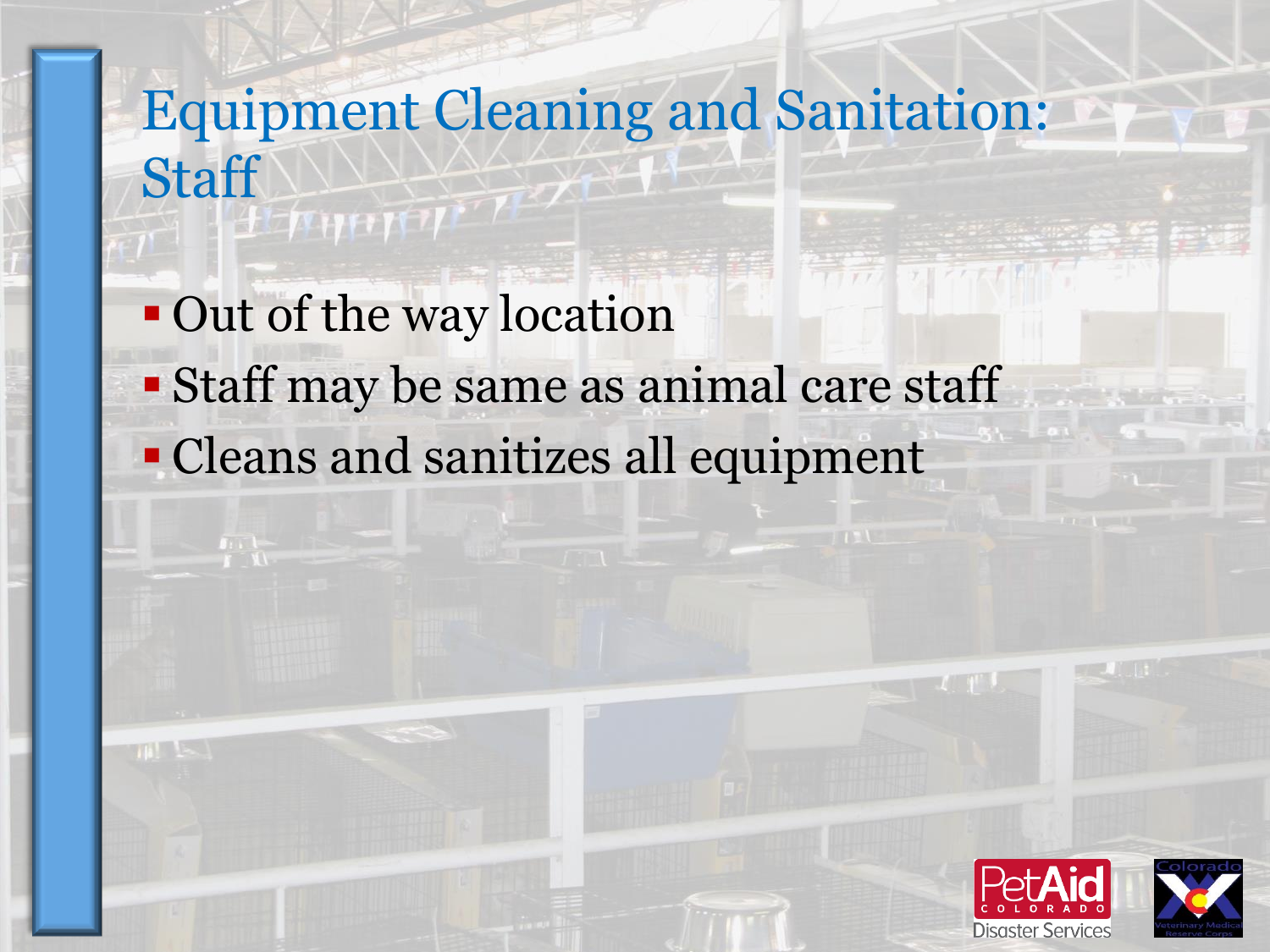# Equipment Cleaning and Sanitation: Setup

Three large wash bins

- First bin: dish soap & hot water
- Second bin: Plain fresh water
- Third bin: Bleach in a 1:32 ratio



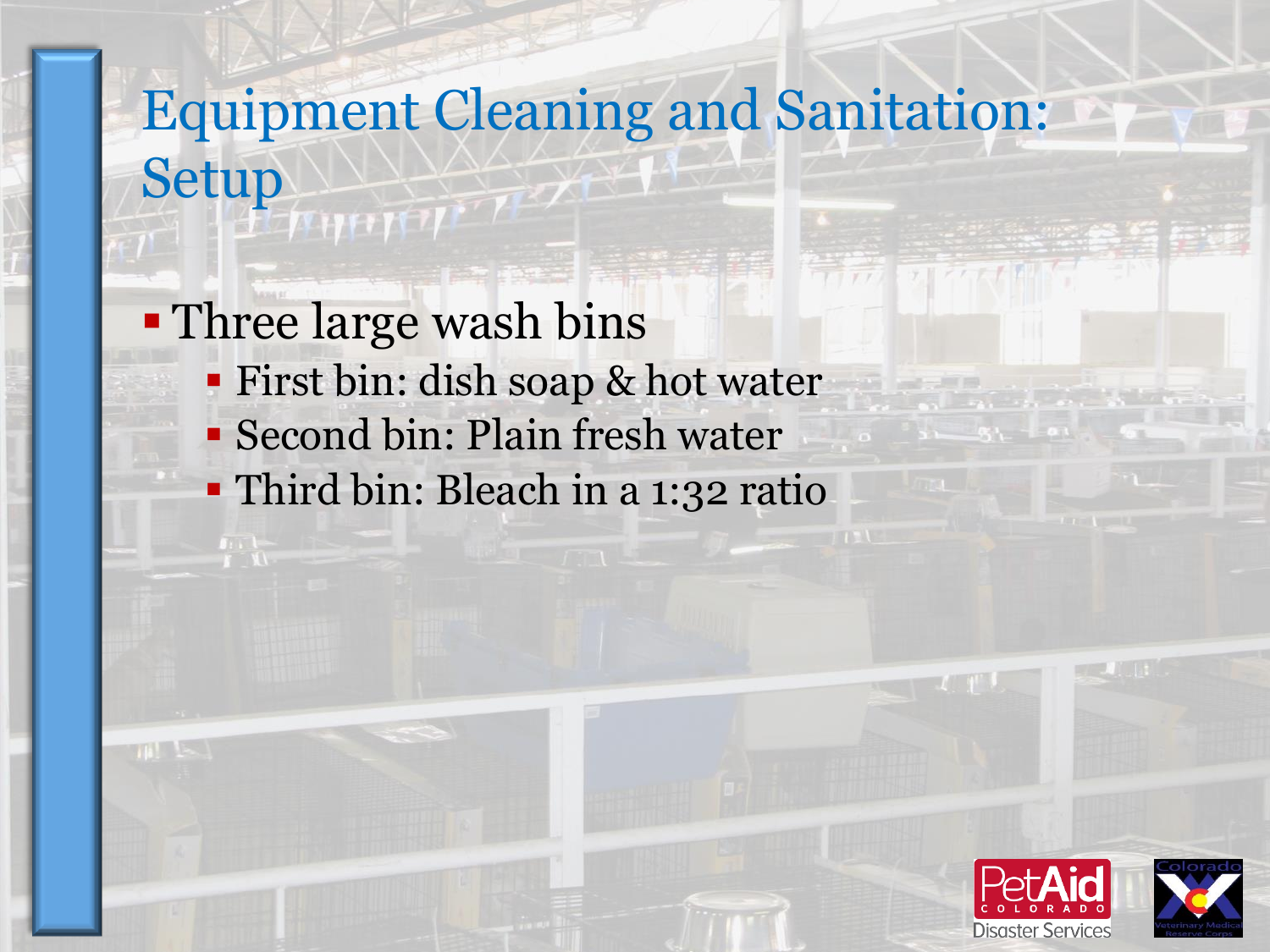# Equipment Cleaning and Sanitation  $H$  of  $H$  Hose off all organic matter Wash in first tub with Dawn dish-soap solution Scrub wire crates with a bristled scrub brush



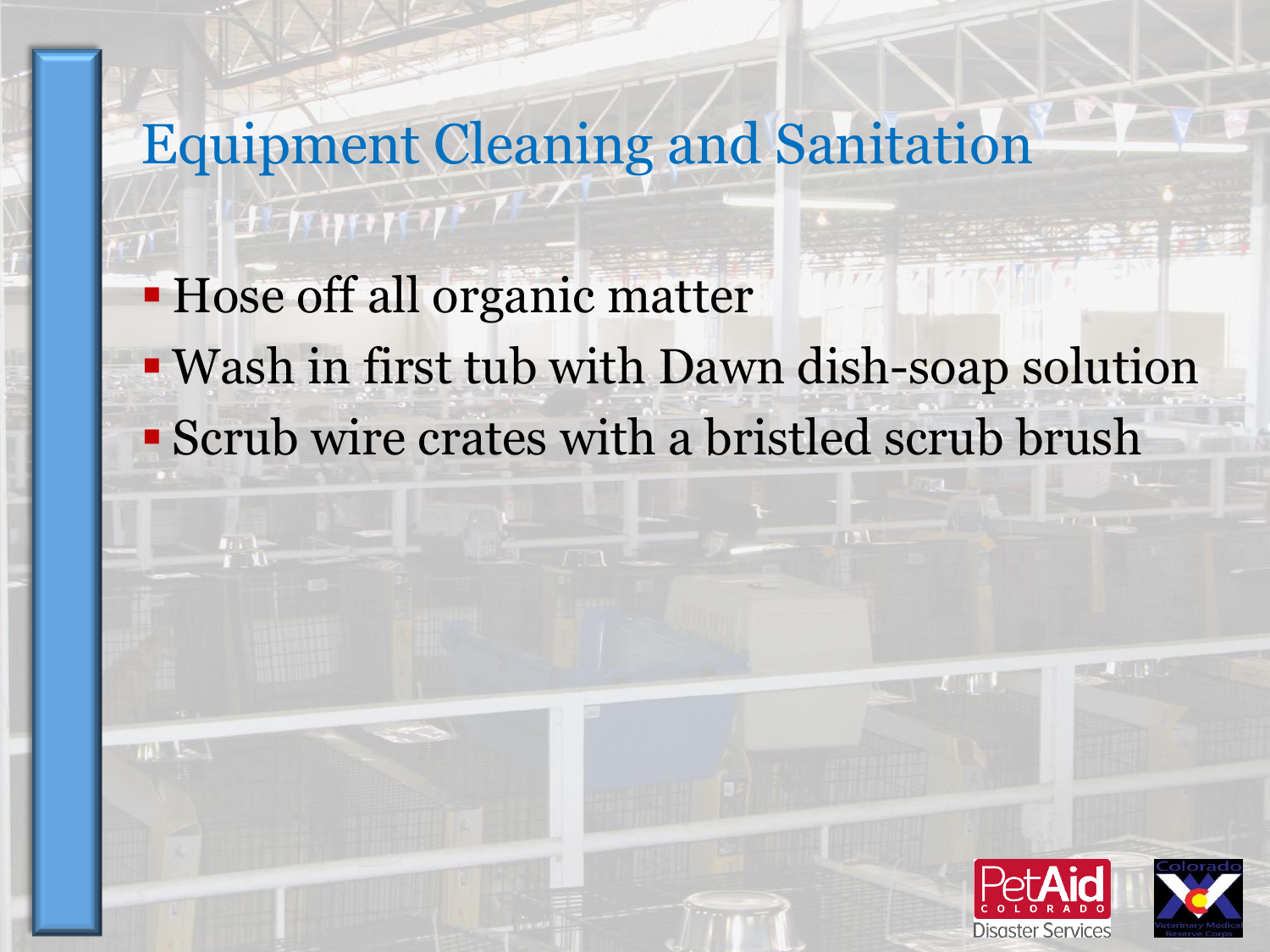# Equipment Cleaning and Sanitation Move to clean-water rinse **Move into the 1:32 bleach**  Soak for a minimum of 10 minutes Rinse off with hose Air dry



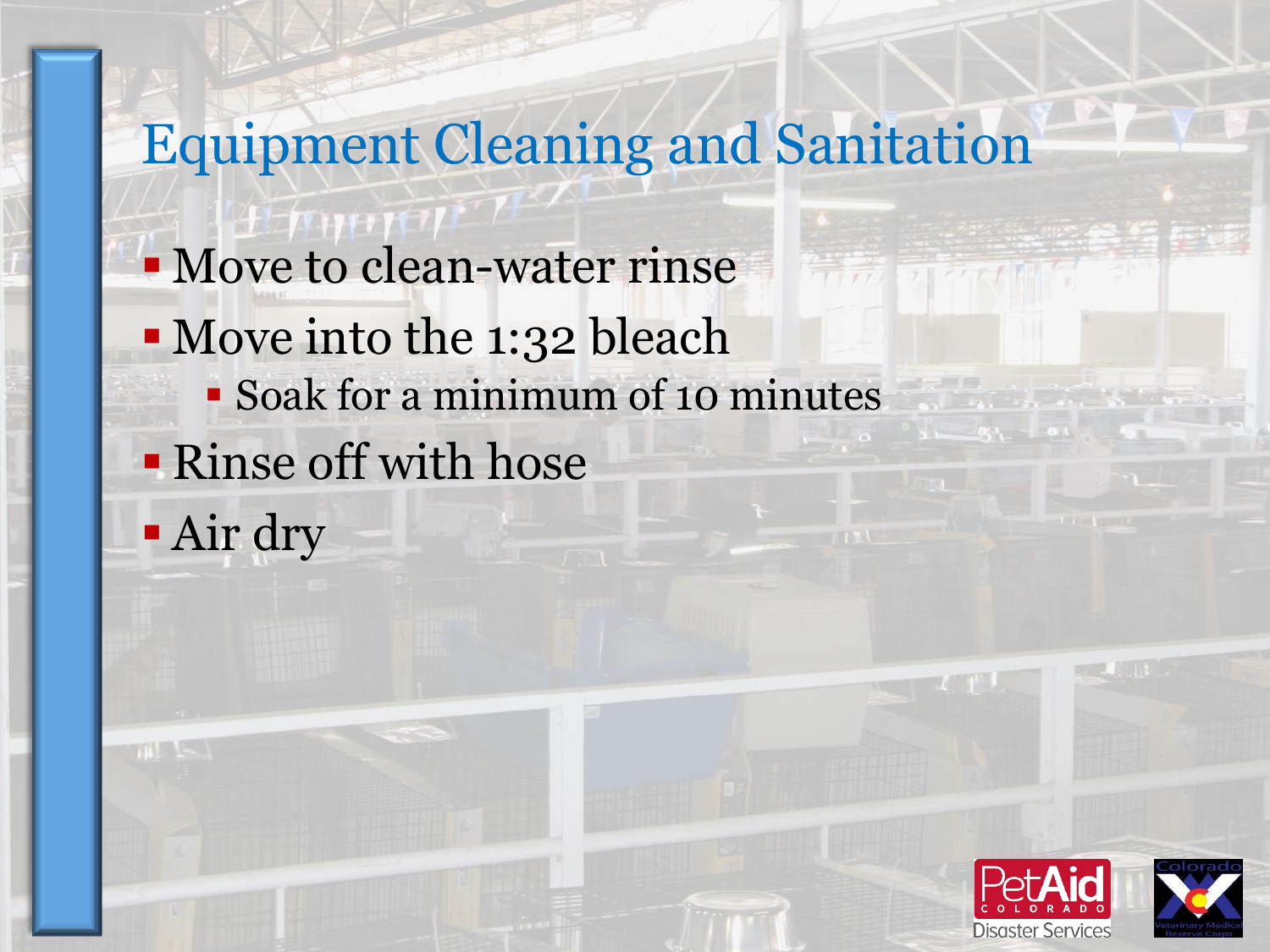### Daily routine: Morning

- Morning walk through by leadership or designee
	- All animals are in their stalls
	- **Healthy**
	- No births
- Morning briefing
	- Updates and changes
	- **Introduction of new people**
	- **Veterinarian information**
	- Reminder around policy on photos or post to social media

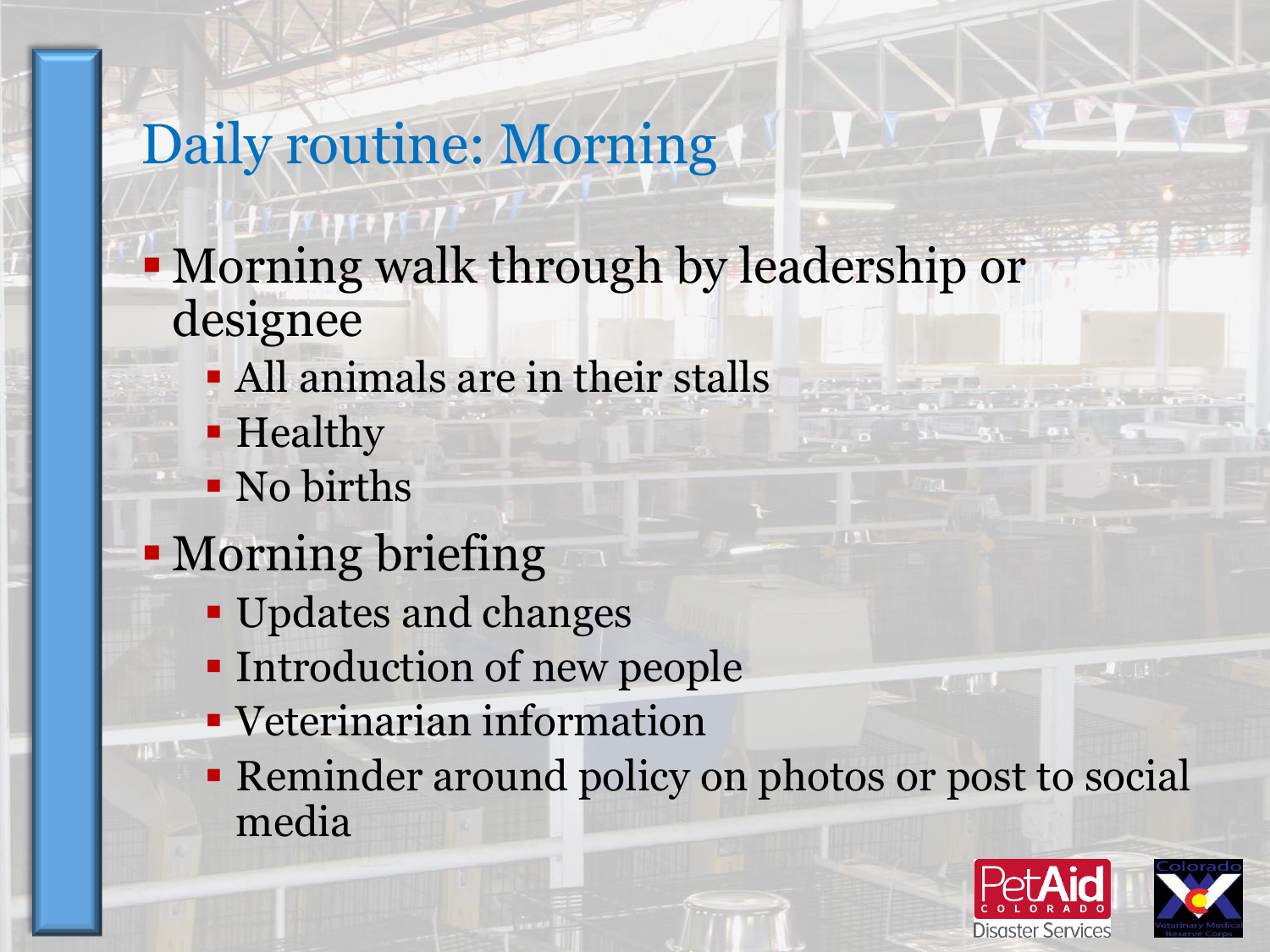# Daily routine **Morning** Feed

- Hay **- Water**
- **Clean**

#### Rake or sweep the aisle

- **Early afternoon chores** 
	- **Restock hay**
	- **Restock bedding**
	- Clean buckets and bins



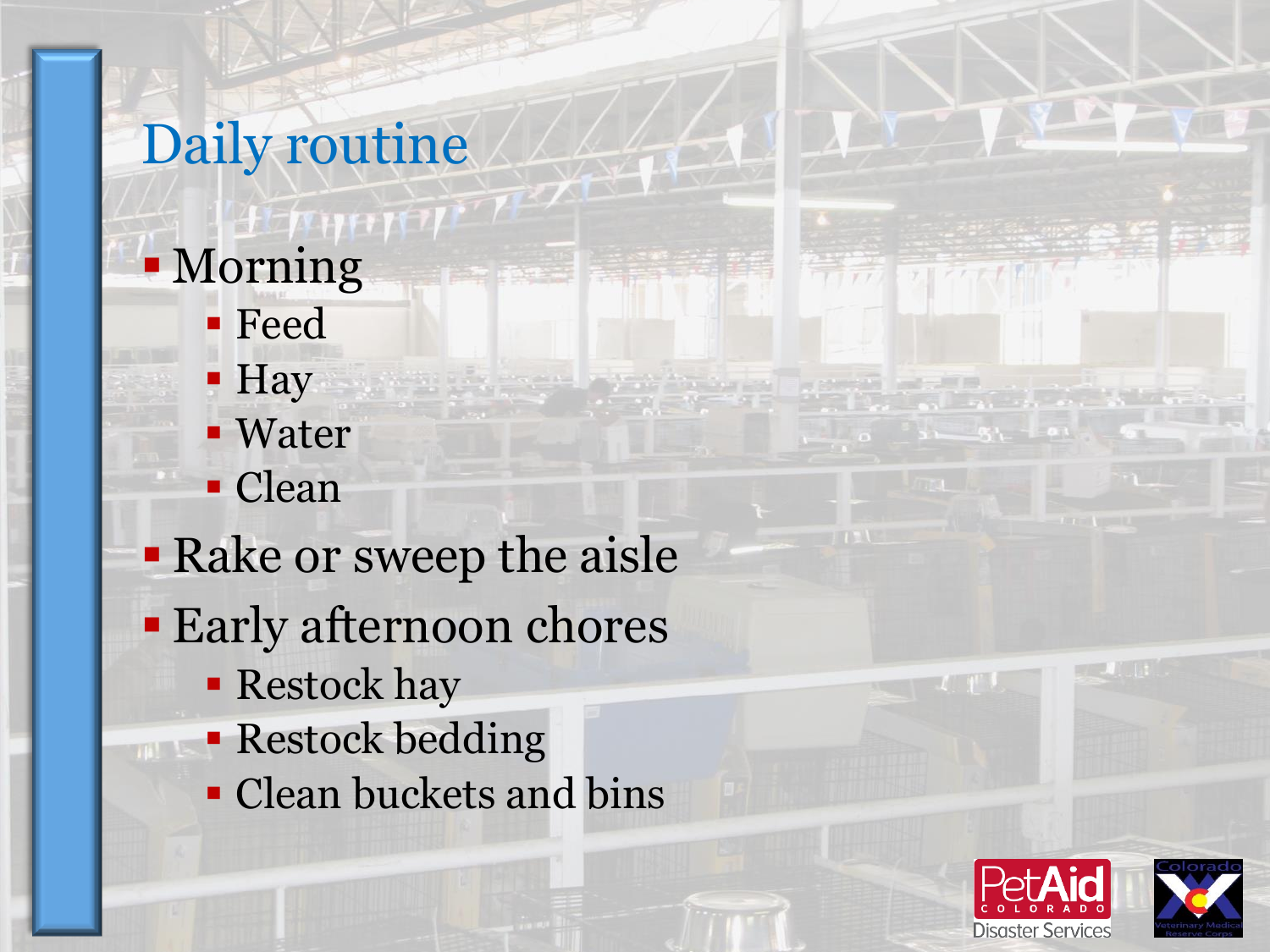# Daily routine

- Late Afternoon Feed
	- Hay
	- **Water**
	- **Spot clean**
	- **Rake or sweep the aisle**
	- **Restock hay**
	- **Restock bedding**
	- Clean buckets and bins
- Evening
	- **Top off water and secure the stalls**



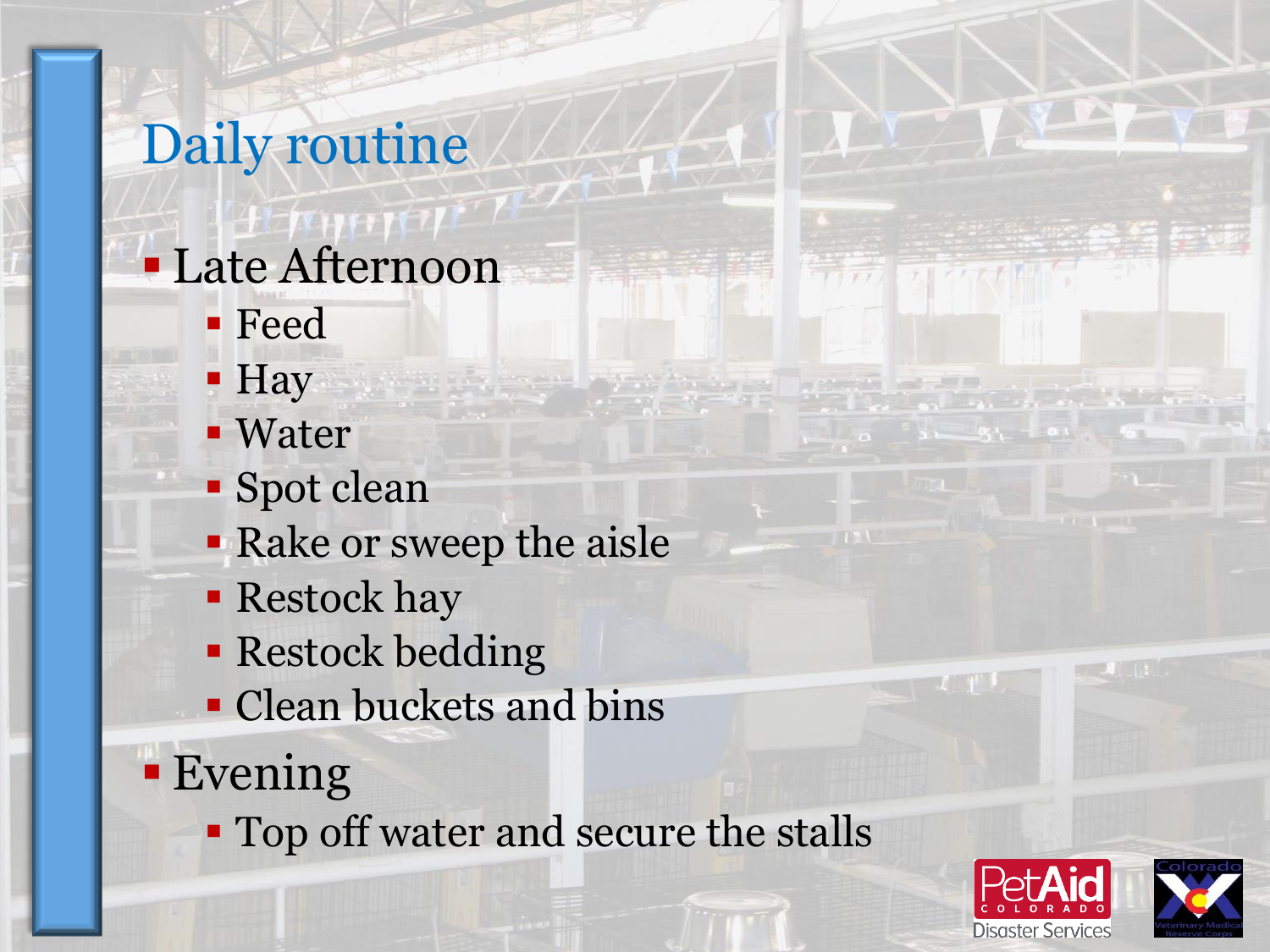### Daily routine: Evening **Leadership Head count at least twice daily**  Secure the facility **Lights off Debriefing**  Wrap up of the day • Check-ins

**Updates for the next day**